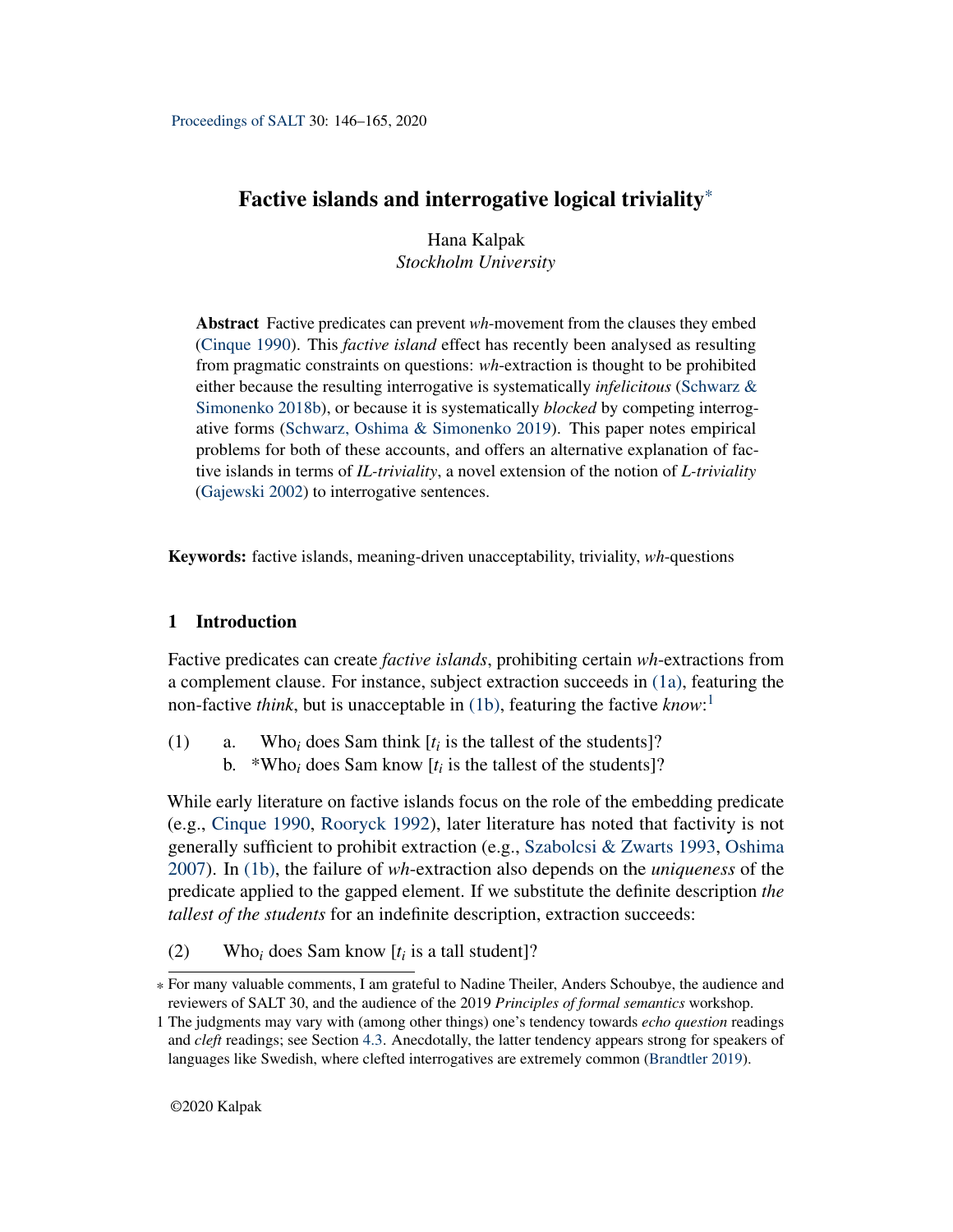Given this, a *factive island* will here be taken to be an environment characterized by (i) a factive embedding predicate, and (ii) uniqueness of the questioned element, encoded for instance by the predicate applied to the trace in the embedded clause.

The apparent dependence on non-syntactic factors like factivity and uniqueness has made factive islands a central target for theories about "meaning-driven unacceptability" [\(Schwarz & Simonenko](#page-19-0) [2018b\)](#page-19-0): unacceptability that seems to derive from constraints on meaning rather than from constraints on form.[2](#page-0-2) As the earliest "meaning-driven" account, [Szabolcsi & Zwarts](#page-19-3) [\(1993\)](#page-19-3) proposed that factive islands derive from a mismatch between the semantic type of the domain of the *wh*-word and the operation denoted by its scope. [Abrusán](#page-18-3) [\(2014\)](#page-18-3) gives several arguments against this, and instead proposes that factive island constructions have *contradictory presuppositions*, and therefore are out. However, her analysis requires that presuppositions from the scope of a *wh*-word project *universally* with respect to the restrictor (see Section [4\)](#page-10-0), which is not always the case [\(Schwarz & Simonenko](#page-19-5) [2018a\)](#page-19-5).

More recently, [Schwarz & Simonenko](#page-19-0) [\(2018b\)](#page-19-0) (building on [Oshima](#page-19-4) [2007\)](#page-19-4) propose that factive islands result from *necessary infelicity*: they are unacceptable because they can never be felicitously used. [Schwarz et al.](#page-19-1) [\(2019\)](#page-19-1) show that the infelicity analysis fails to extend to factive island effects in *multiple* wh*-questions*, and propose an alternative account in terms of *necessary blocking*. On this analysis, both single and multiple *wh*-constructions involving factive islands are unacceptable because they are systematically dispreferred to competing interrogative forms.

This paper argues that both the necessary infelicity and the necessary blocking account suffer from empirical over- and undergeneration problems. I propose that factive island constructions are instead unacceptable because they are *IL-trivial*: They never have more than one defined answer, regardless of how their non-logical terms are interpreted. The notion of IL-triviality is a novel complement to the increasingly influential notion of *L-triviality*, proposed by [Gajewski](#page-18-1) [\(2002,](#page-18-1) [2009\)](#page-18-4).

Like [Schwarz & Simonenko](#page-19-0) [\(2018b\)](#page-19-0) and [Schwarz et al.](#page-19-1) [\(2019\)](#page-19-1), I will focus on factive island constructions where uniqueness follows from well-known mechanisms, like the presuppositions of the definite article (see [\(1b\)\)](#page-0-1). For a brief discussion of constructions in which establishing uniqueness requires more involved reasoning, like those involving extraction of *how* and *why* adjuncts, see Section [4.3.](#page-14-0)

- (3) a.  $\{Why_i/How_i\}$  does Kim think that Max travelled to Rio  $t_i$ ?
	- b. \*{Why*<sup>i</sup>* /How*i*} does Kim know that Max travelled to Rio *ti*?

The paper is structured as follows. Section [2](#page-2-0) outlines the necessary infelicity and the necessary blocking accounts factive islands, and presents some problems for both.

<sup>2</sup> By "unacceptability", I will generally mean the strong, ungrammaticality-like type of unacceptability that many speakers get with factive island violations, to distinguish from mere infelicity or oddness.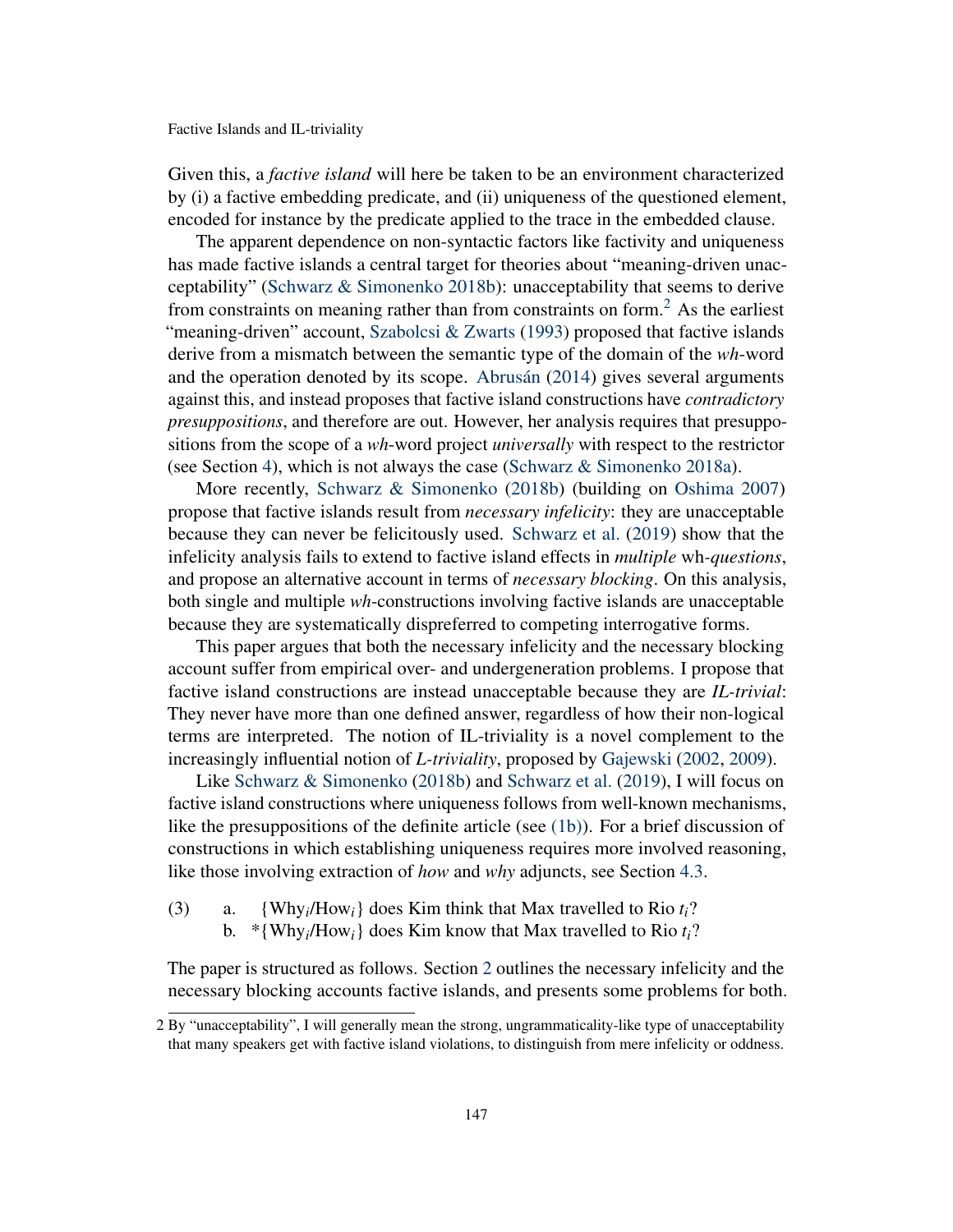Section [3](#page-7-0) introduces [Gajewski'](#page-18-4)s notion of *L-triviality*, and proposes a complementary notion of *IL-triviality* defined for interrogative sentences. Section [4](#page-10-0) uses this notion to give a new analysis of factive islands, and Section [5](#page-17-0) concludes.

#### <span id="page-2-0"></span>2 Pragmatic accounts of factive islands

Before introducing [Schwarz & Simonenko](#page-19-0) [2018b](#page-19-0) and [Schwarz et al.](#page-19-1) [2019,](#page-19-1) I will summarize the basic assumptions these works make about the semantics of questions.

Both assume a Hamblin [\(Hamblin](#page-18-5) [1973\)](#page-18-5) question semantics, according to which interrogative sentences denote *sets of propositions*, intuitively corresponding to the *possible answers* to the interrogative. For example, at a world *w* with the individuals Sam (*s*), Kim (*k*), and Max (*m*), the interrogative *Who left?* denotes the set in [\(4\)](#page-2-1) (provided it is *defined*, see below):

<span id="page-2-1"></span>(4) 
$$
\llbracket \text{Who left?} \rrbracket_w = \{ \lambda w'. \text{ left}_{w'}(x) \mid \text{human}_{w}(x) \} = \begin{cases} \lambda w'. \text{left}_{w'}(s), \\ \lambda w'. \text{left}_{w'}(k), \\ \lambda w'. \text{left}_{w'}(m) \end{cases} \}
$$

I will refer to interrogative sentence denotations as *questions*. The *intension* of an interrogative is a thus a function from worlds to questions. This function may be *partial*, restricted to a set of possible worlds corresponding to presupposed information. For example, *wh*-interrogatives are standardly taken to trigger the *existential presupposition* that at least one of their answers is true (e.g., [Dayal](#page-18-6) [1996\)](#page-18-6):

<span id="page-2-2"></span>(5) Who left? 
$$
\stackrel{\text{presup}}{\Rightarrow}
$$
 Someone left.

Then the intension of  $(5)$  is a function from worlds where this (underlined) presupposition is true, to sets of propositions, each of which captures that a certain (atomic) individual left.

(6) 
$$
[ \mathbf{Who } \mathbf{left} ] = \lambda w : \underline{\exists x (\mathbf{left}_{w}(x))} \cdot \{\lambda w'.\mathbf{left}_{w'}(x) \mid \mathbf{human}_{w}(x) \}
$$

Answers can presuppose things, so the propositions contained in a question can also be partial. For instance, at a world *w* where the interrogative *Who left the room?* is defined, its answers presuppose the existence of a unique (salient) room:

(7) [Who left the room?]<sub>w</sub>  
= {
$$
\lambda w' : \exists! y(\text{room}_{w'}(y))
$$
.left<sub>w'</sub>(*ty*.room<sub>w'</sub>(*y*))(*x*) | human<sub>w</sub>(*x*)}

## <span id="page-2-3"></span>2.1 Necessary infelicity

[Schwarz & Simonenko](#page-19-0) [\(2018b\)](#page-19-0) elaborate on ideas by [Oshima](#page-19-4) [\(2007\)](#page-19-4), and argue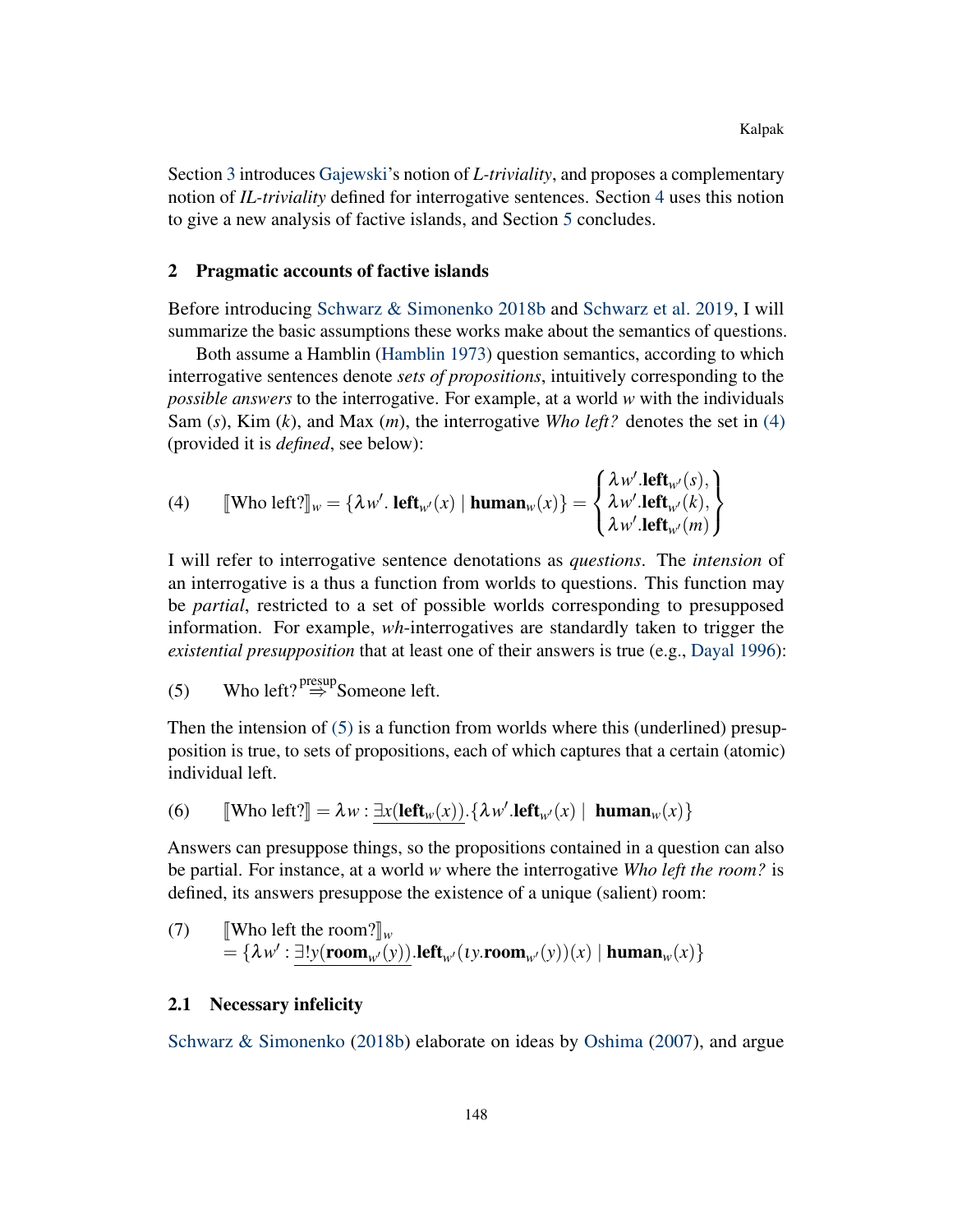that factive islands result from *necessary infelicity*: constructions like [\(1b\),](#page-0-1) repeated below, are unacceptable because they have jointly unsatisfiable felicity conditions.

[\(1b\)](#page-0-1)  $*Who_i$  does Sam know  $t_i$  is the tallest of the students?

Felicity conditions are understood as relations between sentences, interpretations, and *context sets* [\(Stalnaker](#page-19-6) [1978\)](#page-19-6); sets of possible worlds corresponding to the intersection of a common ground. Interrogative sentences are assumed to have the felicity conditions given below. I use dom( $\llbracket \phi \rrbracket_I$ ) to denote the set of worlds where ϕ is defined, with respect to the interpretation *I*.

Felicity conditions (adapted from [Schwarz & Simonenko](#page-19-0) [2018b\)](#page-19-0). An interrogative sentence *Q* is *felicitous* with respect to an interpretation *I* and a context set *c* only if (i)  $c \subseteq \text{dom}(\llbracket Q \rrbracket_I)$  (the presuppositions of Q are entailed by *c*), and there is an answer  $p \in [Q]_I$  such that (ii)  $c \subseteq \text{dom}(p)$  (*the presuppositions of p are entailed by c*), and (iii)  $c \nsubseteq p$  (*p is not entailed by c*).

The combination of clauses (ii) and (iii) is called the *answerability condition*. On [Schwarz & Simonenko'](#page-19-0)s account, the necessary infelicity of factive island constructions results from a clash between felicity condition (i) and the answerability condition: one cannot be satisfied without violating the other. The reasoning requires the assumption that *wh*-questions come with an existential presupposition, as in [\(8\).](#page-3-0)

<span id="page-3-0"></span>(8) \*Who does Sam know is the tallest of the students?  $\stackrel{\text{presup}}{\Rightarrow}$  Someone is such that Sam knows that they are the tallest of the students.

Granting this assumption, we can show that  $(1b)/(8)$  $(1b)/(8)$  is necessarily infelicitous. For a *reductio*, suppose that  $I = (M, w, g)$ , *c* is an interpretation and a context set, respectively, with respect to which [\(8\)](#page-3-0) is felicitous. By clause (i), *c* entails the existential presupposition of [\(8\)](#page-3-0) with respect to *I*:

<span id="page-3-3"></span>(A) 
$$
c \subseteq [\exists!x(\mathbf{tallest-student}(x) \& \mathbf{know}(s, x = \iota y.\mathbf{tallest-student}(y))]_I
$$

By clause (ii), *c* must also entail the presupposition of at least one answer to [\(8\)](#page-3-0) in *I*. In fact, it must entail the presupposition of *exactly one* answer: as indicated in [\(9\),](#page-3-1) the answers to  $(8)$  have mutually incompatible presuppositions. Each answer to  $(8)$ presupposes for some individual *d*, that *d* is the *unique* tallest student of Sam's.

<span id="page-3-1"></span>(9) Who does Sam know is the tallest of the students? $\mathbb{I}_I$  $= {\lambda w' : !tallest-student_{w'}(d)}.$  $\overline{\textbf{know}_{w'}(s, d = \nu \cdot \textbf{tallet-student}(y)) | \textbf{human}_{w}(d) }$ 

<span id="page-3-2"></span>('!tallest-student(*d*)' abbreviates 'tallest-student(*d*) &  $\forall y$ (tallest-student(*y*)  $\leftrightarrow$  $y = d$ )'.) Say that *c* entails the presupposition of the answer [\(10\),](#page-3-2) so that [\(B\)](#page-3-3) holds: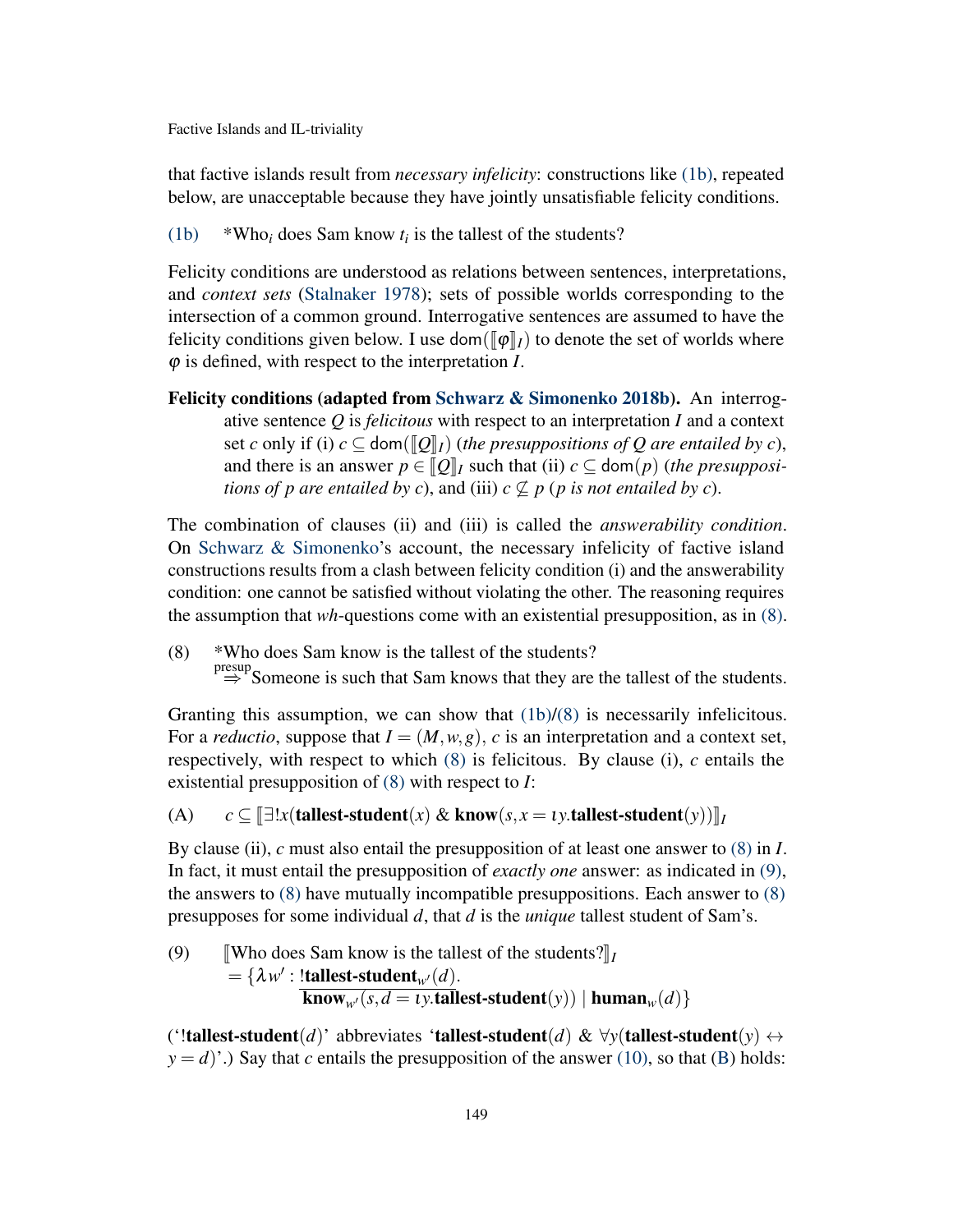Kalpak

(10)  $\lambda w'$ : !tallest-student<sub>*w*</sub> $(a)$ .know<sub>*w*</sub> $(s, a = \iota y$ .tallest-student(*y*))

(B) 
$$
c \subseteq [\text{!tallest-student}(a)]_I
$$

Now, the combination of  $(A)$  and  $(B)$  implies  $(C)$ ; that is, that *c* entails [\(10\).](#page-3-2)

(C)  $c \subseteq \llbracket !$  tallest-student(*a*).know(*s*, *a* = *ty*.tallest-student(*y*)) $\llbracket I$ 

Thus the only answer defined in *c* is also entailed by *c*, in violation of condition (iii). We have a contradiction, and can conclude that [\(8\)](#page-3-0) is *in*felicitous with respect to *c* and *I*. Since these were arbitrary, this shows that [\(8\)](#page-3-0) is *necessarily* infelicitous. According to [Schwarz & Simonenko,](#page-19-0) this explains the unacceptability of [\(8\)](#page-3-0) and other factive island constructions like it.

#### 2.2 Necessary blocking

[Schwarz, Oshima & Simonenko](#page-19-1) [\(2019\)](#page-19-1) show that the necessary infelicity account cannot explain factive islands that appear in *multiple* wh*-questions*, like [\(11a\):](#page-4-0)

- <span id="page-4-2"></span><span id="page-4-1"></span><span id="page-4-0"></span>(11) a. \*Who knows [that Caesar was murdered where]?
	- b. Who thinks [that Caesar was murdered where]?
	- c. ?Who knows [that Caesar sent troops where]? [\(Schwarz et al.](#page-19-1) [2019\)](#page-19-1)

The acceptability of [\(11b\)](#page-4-1) indicates that the unacceptability of [\(11a\)](#page-4-0) depends on the *factivity* of the embedding verb. Despite slight markedness, the acceptability of [\(11c\)](#page-4-2) indicates that the unacceptability of [\(11a\)](#page-4-0) also depends on the *uniqueness* of the predicate in the embedded clause: one (typically) cannot get murdered at more than one location, but one (typically) can send troops to more than one location.

Unlike single *wh*-questions involving factive island violations, constructions like [\(11a\)](#page-4-0) can have answers with compatible presuppositions. For instance, consider an interpretation *I* with two possible knowers, Sam (*s*) and Kim (*k*), and two possible locations, Rome (*r*) and Alexandria (*a*). Then [\(11a\)](#page-4-0) denotes a question with four answers, each of which shares its presupposition with another answer:

<span id="page-4-3"></span>(12) **Who knows that Caesar was murdered where?** $\mathbb{I}_I$ 

$$
= \begin{cases} \lambda w : \underline{\text{mundred-at}_w(r)(c).\text{know}_w(s, \text{mundred-at}(r)(c))}, \\ \lambda w : \underline{\text{mundred-at}_w(r)(c).\text{know}_w(k, \text{mundred-at}(r)(c)),} \\ \lambda w : \underline{\text{mundred-at}_w(a)(c).\text{know}_w(s, \text{mundred-at}(a)(c))}, \\ \lambda w : \underline{\text{mundred-at}_w(a)(c).\text{know}_w(k, \text{mundred-at}(a)(c))} \end{cases} = \begin{cases} r_1, \\ r_2, \\ a_1, \\ a_2 \end{cases}
$$

This means that even a context where it is established that *Someone knows where Caesar was murdered* (satisfying condition (i)) can entail the presupposition of some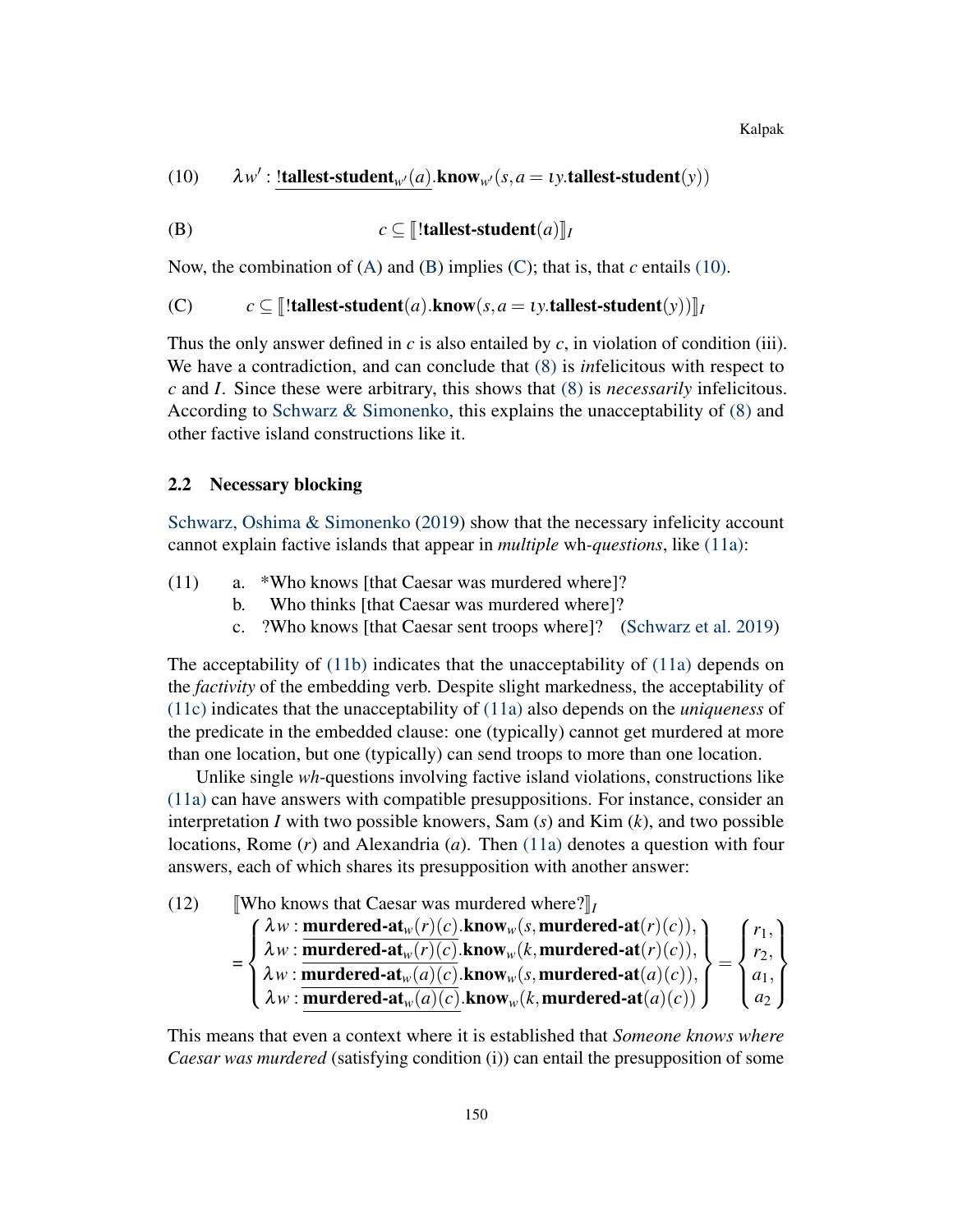answer (satisfying condition (ii)) without entailing that answer itself (satisfying condition (iii)). For instance, consider any  $c$  where it is established that one of  $r_1$ and  $r_2$  are true, but not which one. Then  $c$  entails that Caesar was murdered in Rome (satisfying condition (ii) w.r.t. *I*), that Sam or Kim knows this (satisfying condition (i)), but leaves open which one (satisfying condition (iii)). Thus [\(11a\)](#page-4-0) is felicitous in *c*, meaning that its unacceptability cannot be attributed to necessary infelicity.

To improve on this (lack of) prediction, [Schwarz et al.](#page-19-1) [\(2019\)](#page-19-1) propose an alternative account of factive islands in terms of *necessary blocking*. On this account, factive island constructions are unacceptable because they are necessarily dispreferred to competing interrogative forms, according to the below definition.

Blocking (adapted from [Schwarz et al.](#page-19-1) [2019\)](#page-19-1). An interrogative sentence *Q* is *blocked* by an interrogative sentence  $Q'$  with respect to *I*, *c* just in case (i) for all  $p \in [Q]_I$  defined at  $c, p \in [Q']_I$ , and (ii)  $Q'$  is *syntactically simpler*<br>than *Q* is and/or (iii)  $Q'$  has stronger presuppositions than *Q* (satisfied in *c*) (1) for all  $p \in \llbracket Q \rrbracket_I$  defined at  $c, p \in \llbracket Q \rrbracket_I$ , and (ii)  $Q$  is *syntactically simpler* than  $Q$  is, and/or (iii)  $Q'$  has *stronger presuppositions* than  $Q$  (satisfied in  $c$ ).

In other words,  $Q'$  blocks  $Q$  if any (defined) answer to  $Q$  is also an answer to  $Q'$ , and  $Q'$  is less marked and/or presupposes more than  $Q$ , provided these presuppositions are actually satisfied (cf. [Heim'](#page-18-7)s [\(1991\)](#page-18-7) *Maximize presupposition!*). A sentence is *necessarily blocked* if it is blocked with respect to all interpretation-context pairs *I*, *c* where it felicitous (given Schwarz  $\&$  Simonenko's felicity conditions; Section [2.1\)](#page-2-3).

[Schwarz et al.](#page-19-1) show that both single and multiple *wh*-constructions involving factive island violations are necessarily blocked. Consider again [\(11a\)](#page-4-0)[/\(13\):](#page-5-0)

<span id="page-5-0"></span>(13) \*Who knows that Caesar was murdered where?

By felicity condition (ii), if [\(13\)](#page-5-0) is felicitous with respect to an interpretation *I* and a context set *c*, then *c* entails the presupposition of at least one answer to [\(13\)](#page-5-0) in *I*. As exemplified in [\(12\),](#page-4-3) the answers to [\(13\)](#page-5-0) presuppose, for some location *l*, that *l* is the location of Caesar's murder. Then by assumption *c* entails, for some location *l*, that *l* is the location of Caesar's murder. This makes the multiple *wh*-question [\(13\)](#page-5-0) blocked by the single *wh*-question [\(14\):](#page-5-1)

<span id="page-5-1"></span>(14) Who knows that Caesar was murdered in *l*?  $\stackrel{\text{presup}}{\Rightarrow}$  Caesar was murdered in *l*.

The set of defined answers to [\(13\)](#page-5-0) is always a subset of the set of answers to [\(14\).](#page-5-1) Given the interpretation *I* from [\(11a\),](#page-4-0) [\(13\)](#page-5-0) is felicitous in  $c$  if  $c$  entails either that Caesar was murdered in Rome, or that he was murdered in Alexandria. If the former, *l* = Rome and  $[(14)]_I = \{r_1, r_2\}$  $[(14)]_I = \{r_1, r_2\}$  $[(14)]_I = \{r_1, r_2\}$ ; if the latter, *l* = Alexandria and  $[(14)]_I = \{a_1, a_2\}$ .

Moreover, the single *wh*-question [\(14\)](#page-5-1) is intuitively less complex than the multiple *wh*-question [\(13\).](#page-5-0) Since the condition for blocking requires a less complex form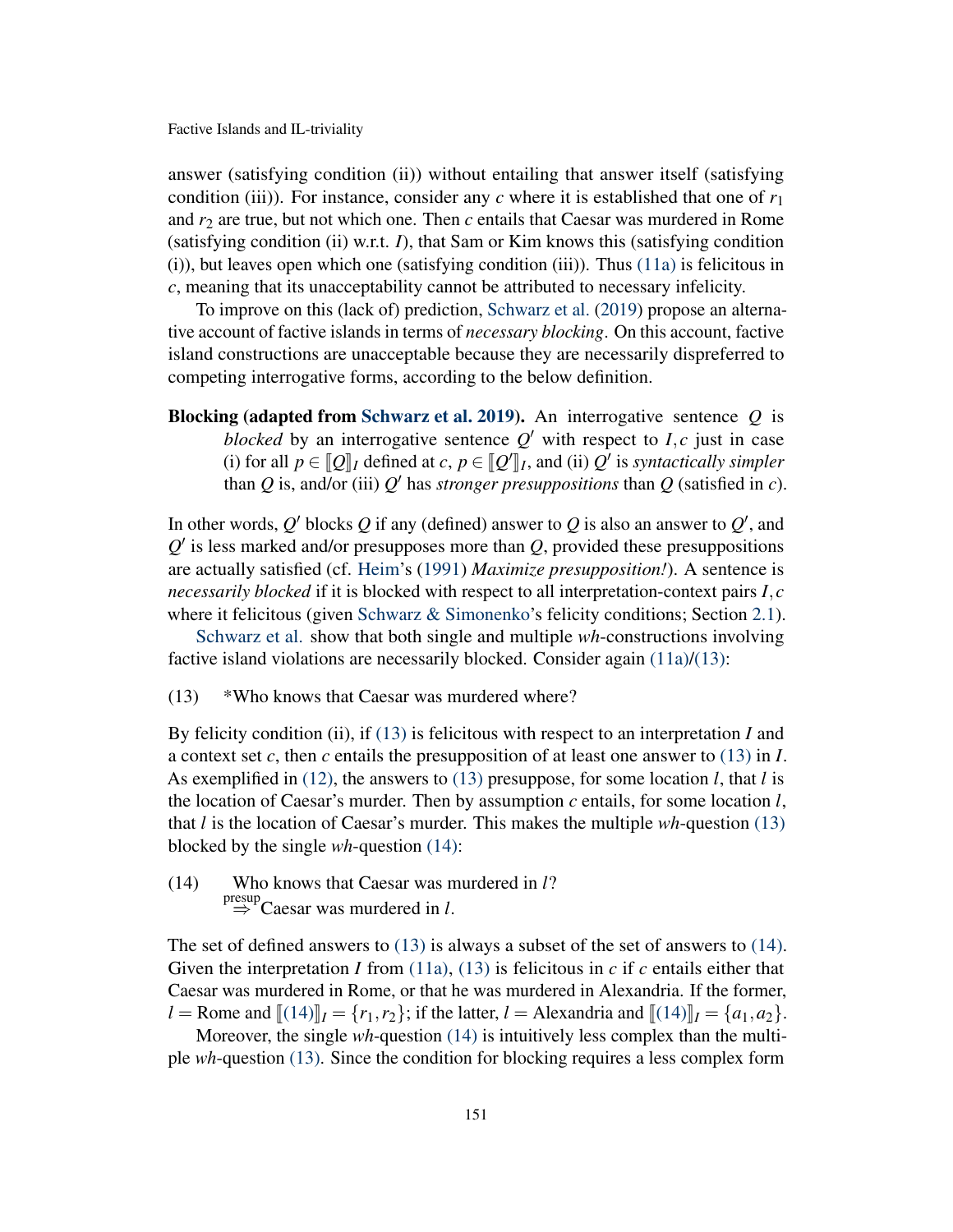*or* stronger presuppositions, this suffices to establish that [\(13\)](#page-5-0) is necessarily blocked by single *wh*-questions like [\(14\).](#page-5-1) [3](#page-0-2) According to [Schwarz et al.,](#page-19-1) this explains the unacceptability of [\(13\)](#page-5-0) and multiple *wh*-interrogatives like it. Similar reasoning to the above shows that single *wh*-questions like [\(8\)](#page-3-0) is necessarily blocked by polar questions like  $(15b)$ , where *x* is the tallest person according to a given context set.

- <span id="page-6-0"></span>(15) a. \*Who<sub>i</sub> does Sam know  $t_i$  is the tallest of the students?
	- b. Does Sam know that *x* is the tallest of the students?

## 2.3 Problems for pragmatic accounts

Both the infelicity analysis and the blocking analysis derive the unacceptability of factive island constructions from conditions on their felicitous use as matrix questions. These analyses therefore do not explain why the unacceptability persists when factive island constructions are not used as matrix questions. For instance, [Oshima](#page-19-4) [\(2007\)](#page-19-4) notes that the factive island construction [\(16a\)](#page-6-1) is in no way improved by being embedded under an attitude verb, as in [\(16b\):](#page-6-2)

- <span id="page-6-2"></span><span id="page-6-1"></span>(16) a. \*Why<sub>i</sub> does Ken know [that Alice insulted Pat  $t_i$ ]?
	- b. \*John wonders [why*<sup>i</sup>* Ken knows [that Alice insulted Pat *ti*]].

The declarative sentence [\(16b\)](#page-6-2) is hardly subject to the *answerability condition* posited for [\(16a\).](#page-6-1) To wit, a sentence like [\(17\)](#page-6-3) can be felicitously used in a context where it is established that *Alice insulted Pat* (and did nothing else), even though this would violate the answerability condition of the embedded question.

<span id="page-6-3"></span>(17) John wonders [what*<sup>i</sup>* Ken knows [that Alice did *ti*]].

Thus, it seems like [\(16b\)](#page-6-2) as a whole is not necessarily infelicitous: in theory, it can be felicitously used in any context where John believes that Ken knows why Alice insulted Pat (the presupposition triggered by *wonder*). This means that [\(16b\)](#page-6-2) is also not necessarily *blocked*. A context set *c* for [\(16b\)](#page-6-2) can entail that *Alice insulted Pat because r*, without entailing that John believes this. Then *c* does not satisfy the presuppositions of a construction like [\(18\),](#page-6-4) which therefore cannot block [\(16b\).](#page-6-2)

<span id="page-6-4"></span>(18) John wonders [whether Ken knows [that Alice insulted Pat because *r*]].  $\Rightarrow^{\text{presup}}$  John believes [that Alice insulted Pat because *r*].

This is a problem of *undergeneration*. Both pragmatic accounts also have prob-

<sup>3</sup> Unlike [Schwarz & Simonenko](#page-19-0) [\(2018b\)](#page-19-0), [Schwarz et al.](#page-19-1) assume that *wh*-questions do *not* presuppose existence. Then [\(14\),](#page-5-1) which felicitously presupposes that Caesar was murdered at *l*, is also presuppositionally stronger than [\(13\),](#page-5-0) which on these assumptions presupposes nothing.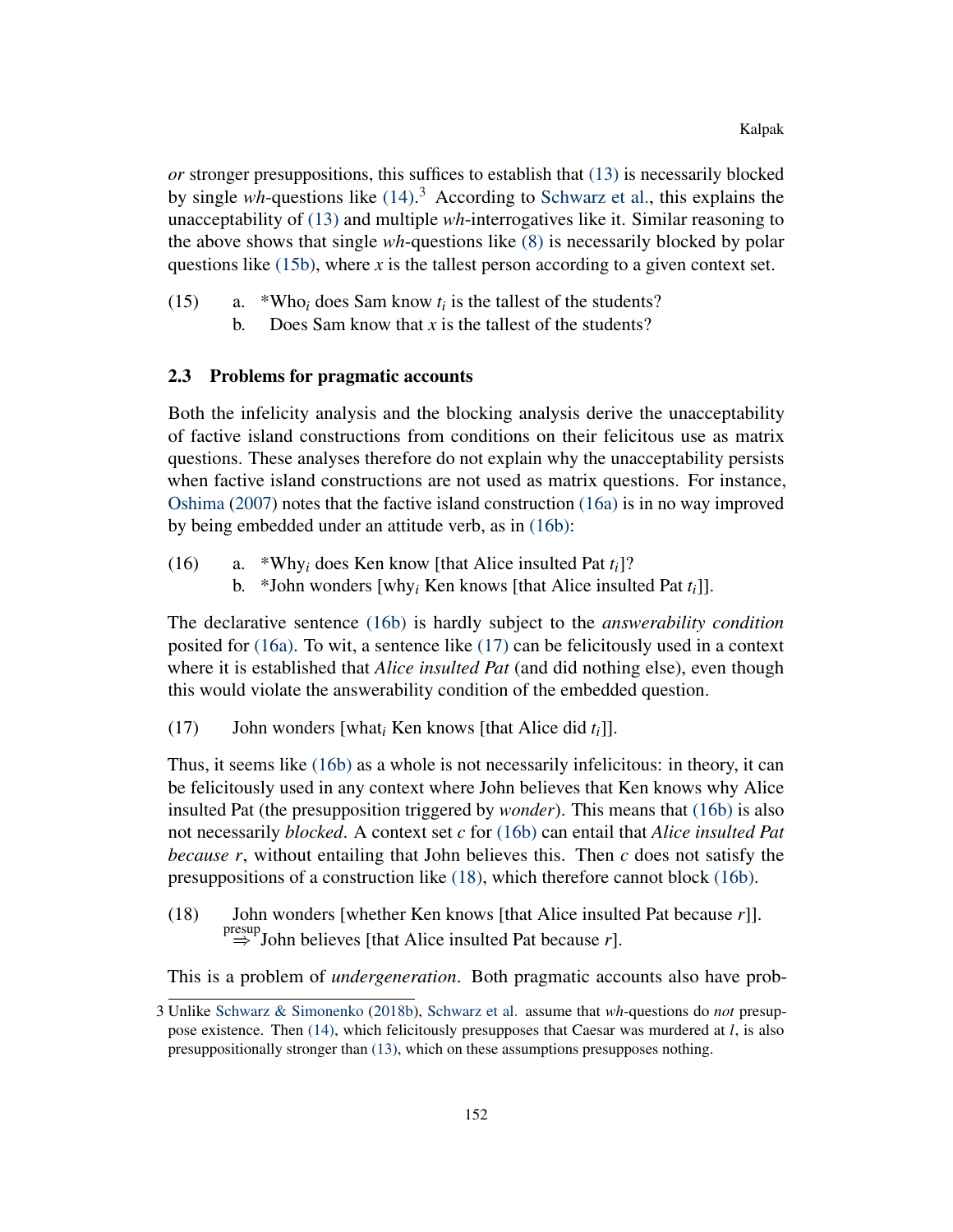lems of *overgeneration*. The infelicity analysis predicts that any interrogative with tautologous or contradictory answers, like [\(19\),](#page-7-1) are out.

## <span id="page-7-1"></span>(19) Who is [happy or not happy]?

While odd, [\(19\)](#page-7-1) is hardly unacceptable—for one, it has rhetorical uses. However, [\(19\)](#page-7-1) necessarily violates the answerability condition. This required for felicity of an interrogative Q with respect to I, c, that there be some answer  $p \in [Q]$ <sub>I</sub> not entailed by *c*. Since any individual is either happy or not happy, all  $p \in [(19)]$  $p \in [(19)]$  $p \in [(19)]$ *I* are tautologies. A tautology is entailed by any *c*. Thus all  $p \in [(19)]$  $p \in [(19)]$  $p \in [(19)]$ *I* are entailed by any *c*, and [\(19\)](#page-7-1) is never *answerable*, and so is necessarily infelicitous.

In order to exclude cases like [\(19\),](#page-7-1) [Schwarz & Simonenko](#page-19-0) [\(2018b:](#page-19-0) 269) suggest that necessary infelicity only yields unacceptability when it results from a conflict between *multiple* felicity conditions. This indeed distinguishes factive island constructions, where condition (i) clashes with the answerability condition, from [\(19\),](#page-7-1) where the answerability condition itself is unsatisfiable. However, this reasoning seems fallacious: How can necessarily violating *a conjunction* of felicity conditions result in unacceptability, while necessarily violating *one of the conjuncts* does not? After all, the violation of a conjunct implies the violation of the conjunction.

[\(19\)](#page-7-1) is also necessarily blocked, since it is never felicitous. Similarly, [\(20\)](#page-7-2) is necessarily blocked by anything less complex or presuppositional, since none of its answers are defined: they each presuppose that someone has an impossible property.

<span id="page-7-2"></span>(20) Who do you know is [both happy and not happy]?

To sum up: While both pragmatic accounts cover standard factive island constructions, only the blocking account extends to factive islands in multiple *wh*-questions. Crucially, neither account can explain the unacceptability of factive island constructions outside of matrix questions, and both accounts overgenerate and predict that any interrogative with tautologous or contradictory answers is unacceptable on a par with factive island constructions. The next section will outline the prerequisites for an alternative account, aimed at overcoming the problems of the pragmatic accounts.

## <span id="page-7-0"></span>3 Interrogative Logical Triviality

Factive islands seem to arise due to constraints on *meaning*, rather than constraints on *form*. Many cases of unacceptability seem to be *meaning-driven* in this sense. For instance, there is a sharp difference in acceptability within the minimal pair in [\(21\),](#page-7-3) and within the minimal pair in [\(22\),](#page-7-4) but no relevant differences in form.

<span id="page-7-4"></span><span id="page-7-3"></span>(21) There is {some/\*every} book on the table.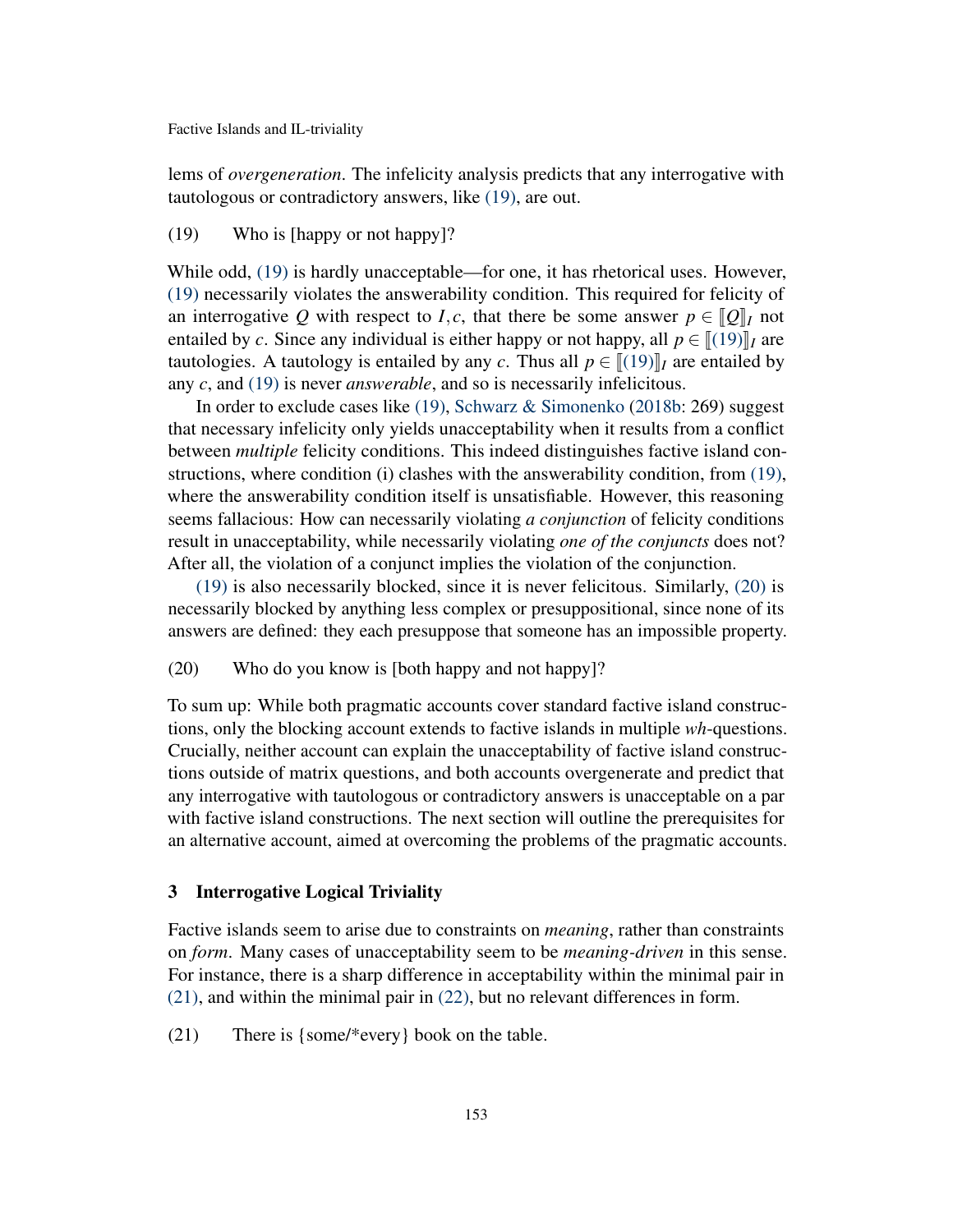## (22) I've read {\*some/every} book but *War and Peace*.

What, then, is wrong the meanings of the starred examples? According to [Zucchi](#page-19-7) [\(1995\)](#page-19-7), the badness of *\*There is every book...* is due to the felicity conditions of the sentence making incompatible demands. The felicity conditions of existential *there*-sentences require the context set to be compatible with the set of books being empty, but a felicitous use of *every book* requires the context set to entail that there is at least one book. Like the pragmatic analyses of factive islands, this assumes that unacceptability of the relevant strength can be driven by constraints that pertain to the felicity conditions of the sentence, and therefore would be subject to simliar problems with embeddability.

Several classic works in formal semantics (e.g., [Barwise & Cooper](#page-18-8) [1981;](#page-18-8) [von](#page-19-8) [Stechow](#page-19-8) [1984;](#page-19-8) [von Fintel](#page-18-9) [1993\)](#page-18-9) discuss an alternative possibility: that the starred examples in [\(21\)](#page-7-3) and [\(22\)](#page-7-4) are bad because they are logically *trivial* (tautologous or contradictory). Indeed, *\*There is every...* is tautologous on the [Barwise & Cooper](#page-18-8) [\(1981\)](#page-18-8) semantics for existential *there*-sentences, while *\*some ... but* constructions are contradictory on [von Fintel'](#page-18-9)s [\(1993\)](#page-18-9) semantics for exceptive *but*. As these works note, however, this is not sufficient to explain the *severity* of the unacceptability of these sentences, which to most people are not just odd, but unacceptable, often to the degree that they are perceived as *ungrammatical*. Many trivial sentences are clearly much more acceptable, as evidenced by their ability to be communicatively used:

- <span id="page-8-0"></span>(23) a. *Interviewer:* Truth is truth ...
	- b. *R. Giuliani:* No, it isn't truth! Truth isn't truth.<sup>[4](#page-0-2)</sup>

[Gajewski](#page-18-1) [\(2002,](#page-18-1) [2009\)](#page-18-4) proposed a principled way of distinguishing "pathologically" trivial (declarative) sentences, like *\*There is every...* and *\*some ... but* sentences (on the given semantics'), from ordinary trivial sentences, like the ones in [\(23\).](#page-8-0) This section introduces his suggestion (subsection [3.1\)](#page-8-1), and proposes a complementary means for distinguishing interrogative sentences with pathological meanings [\(3.2\)](#page-9-0).

#### <span id="page-8-1"></span>3.1 L-triviality

The key idea of [Gajewski](#page-18-1) [2002,](#page-18-1) [2009](#page-18-4) is that that the triviality of a sentence is pathological only if it is to a certain extent independent of the interpretation of the sentence' *non-logical* vocabulary. Then the sentence is *L(ogically)-trivial*, and is in virtue of this, Gajewski postulates, unacceptable or (perceived as) ungrammatical.<sup>[5](#page-0-2)</sup> The class of "(non-)logical" vocabulary is notoriously difficult to define formally (see e.g., [Abrusán](#page-18-3) [2014:](#page-18-3) Ch. 6 for a relevant overview of attempts). Like Gajewski, I will

<sup>4</sup> From *[this NBC interview](https://www.youtube.com/watch?v=CljsZ7lgbtw)*, around 0.30.

<sup>5</sup> Gajewski calls L-trivial sentences *ungrammatical*, simply.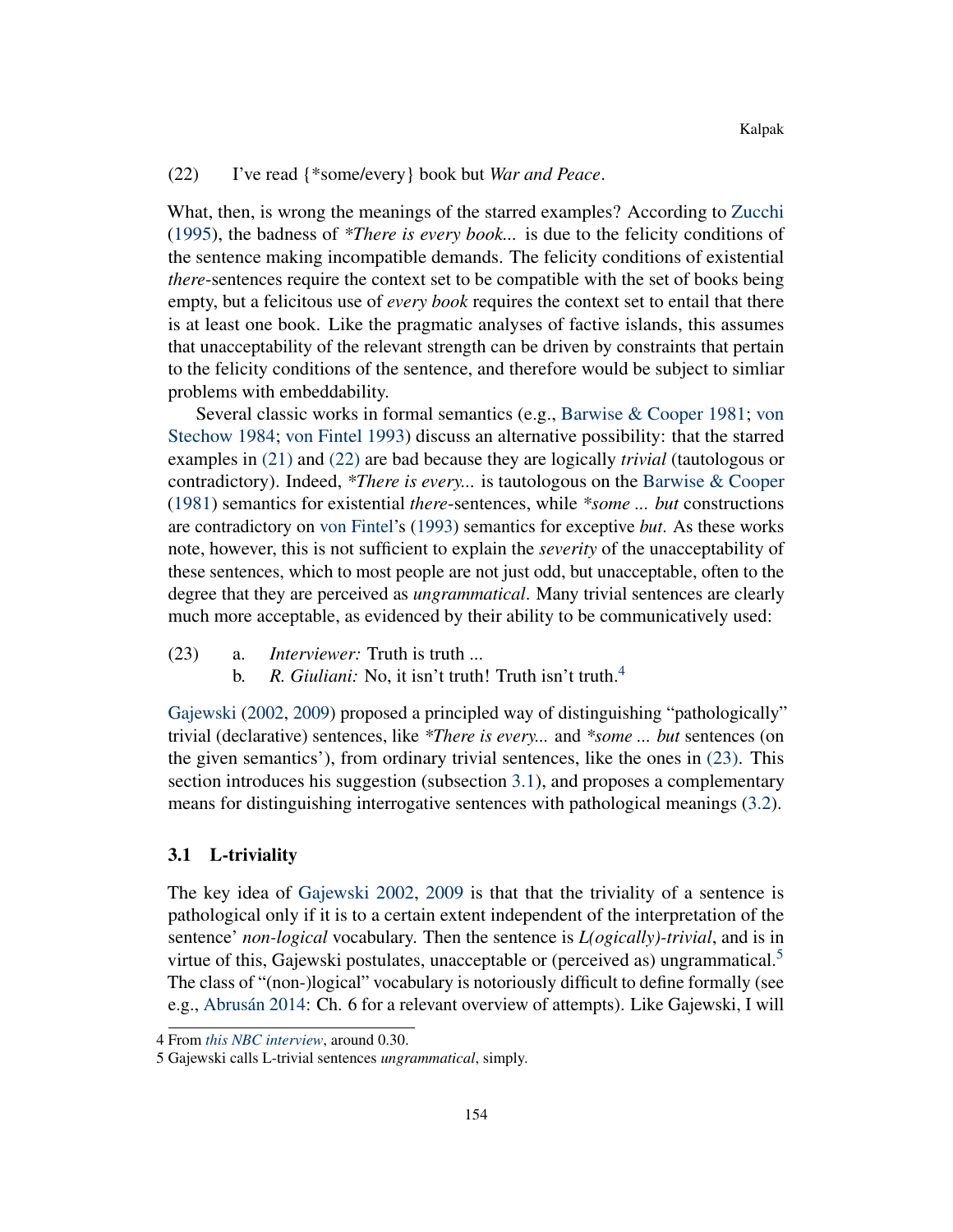rely on fairly innocent stipulations about individual expressions, broadly assuming that (i) *logical* expressions tend to be permutation invariant or closed-class, like *every, not,* and the copula; and (ii) *non-logical* expressions tend to be variant and/or open-class, like *truth, good,* and *Sam*.

Formally, a sentence is L-trivial just in case it is tautologous or contradictory in every interpretation in which it is defined, for a *non-uniform* substitution of its non-logical vocabulary. This is made precise by the following definitions:

- **Logical skeleton.** A *logical skeleton*  $LS(\varphi)$  of an expression  $\varphi$  is obtained by substituting every non-logical constituent  $\alpha_{\tau}$  in  $\varphi$  for a new type  $\tau$  constant.
- **L-triviality.** A sentence  $\varphi$  is *L-trivial* if and only if, for any logical skeleton  $LS(\varphi)$ of  $\varphi$  and any interpretation *I* where  $LS(\varphi)$  is defined:  $[LS(\varphi)]_I = 1(0)$ .

That is, a sentence is L-trivial just in case each of its logical skeletons are tautologous or contradictory, or equivalently (I invite the reader to convince themselves of this), in case one of them is. Note that any logical skeleton of [\(24\)](#page-9-1) is contingent: for instance, the one indicated to the right is true whenever  $\llbracket P \rrbracket = \llbracket Q \rrbracket$ , and false otherwise.

<span id="page-9-1"></span>(24) Truth is truth. 
$$
\xrightarrow{\text{LS}}
$$
 **P** is **Q**.

Thus, [\(24\)](#page-9-1) is not L-trivial. In contrast, the logical skeleton in [\(25\)](#page-9-2) is trivial, assuming the semantics for existential *there*-sentences proposed by [Barwise & Cooper.](#page-18-8) According to this, There is every  $P\|$  is true given an interpretation *I* and domain *D* just in case  $I(P) \subseteq D$ . Of course, this is the case for any *I*, *D*, so that [\(25\)](#page-9-2) is L-trivial.

<span id="page-9-2"></span>(25) \*There is every good book.  $\stackrel{\text{LS}}{\longmapsto}$  There is every **P**.

This explains the difference in acceptability between [\(24\)](#page-9-1) and [\(25\),](#page-9-2) given the following generalization (adapted from [Gajewski](#page-18-1) [2002,](#page-18-1) [2009\)](#page-18-4): *If a sentence has an L-trivial constituent, then the sentence is unacceptable*.

## <span id="page-9-0"></span>3.2 IL-triviality

The proposed connection between L-triviality and unacceptability has been used to explain a range of different semantic phenomena, such as NPI licensing [\(Chierchia](#page-18-10) [2013\)](#page-18-10), degree islands [\(Abrusán](#page-18-3) [2014;](#page-18-3) [Fox & Hackl](#page-18-11) [2007\)](#page-18-11), and selectional restrictions of clause-embedding verbs [\(Theiler, Roelofsen & Aloni](#page-19-9) [2019;](#page-19-9) [Mayr](#page-18-12) [2019\)](#page-18-12). As a general source of meaning-driven unacceptability, however, L-triviality is insufficient: It cannot be used to explain patterns of unacceptability in sentences which do not express *propositions*, and thus lack truth-conditions. This excludes in particular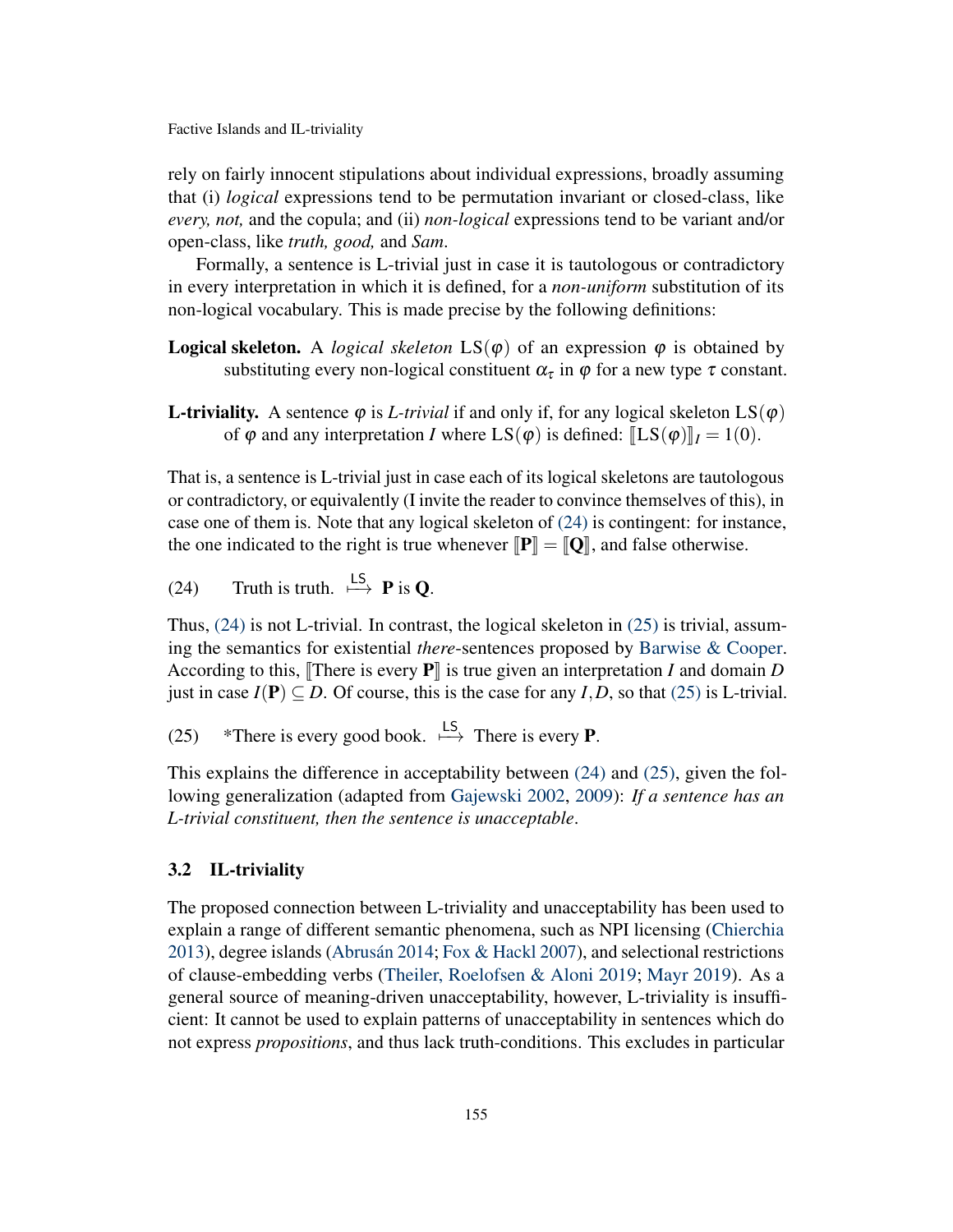*interrogative sentences*, which are taken to express *sets of propositions* [\(Hamblin](#page-18-5) [1973;](#page-18-5) [Karttunen](#page-18-13) [1977\)](#page-18-13) or *partitions* of logical space [\(Groenendijk & Stokhof](#page-18-14) [1984\)](#page-18-14).

Still, it would be surprising if logical skeletons with invariant denotations systematically yield unacceptability only for certain clause types. But what kind of invariant denotations could be pathological for interrogative sentences? Intuitively, the communicative usefulness of a declarative sentence derives at least in part from its ability to *provide information*: to express a proposition that can intersect with an information state to produce a non-empty, proper substate. Tautologous and contradictory sentences fail to do this, and are therefore communicatively deficient. Correspondingly, the communicative usefulness of an interrogative can be thought to come from its ability to *disjoin information*: to distinguish *alternatives* within a given information state. When an interrogative fails to do this—intuitively, if it has no more than one (defined) answer—it is communicatively deficient to a degree comparable to that of a tautologous or contradictory declarative. The following definition of *I(nterrogative)L(ogical)-triviality* implements the intuition that these cases are analogous, assuming a [Hamblin](#page-18-5) [1973](#page-18-5) question semantics.<sup>[6](#page-0-2)</sup>

**IL-triviality.** An interrogative sentence  $\varphi$  is *IL-trivial* iff, for any  $LS(\varphi)$  and interpretation *I* where  $LS(\varphi)$  is defined: at most one  $p \in [LS(\varphi)]_I$  is defined.

Corresponding to [Gajewski'](#page-18-4)s generalization, I propose that *If a sentence has an IL-trivial constituent, then the sentence is unacceptable*.

Unlike the pragmatic accounts discussed earlier, this will not predict unacceptability for constructions like [\(26\).](#page-10-1) If [\(26\)](#page-10-1) presupposes that *Someone is happy and not happy*, then it is never defined, making it necessarily infelicitous, and (trivially) necessarily blocked. However, it is not IL-trivial: The indicated logical skeleton can be defined and have multiple defined answers in any  $I : [\![\mathbf{Q}]\!]_I \neq [\![\mathbf{S}]\!]_I$ .

<span id="page-10-1"></span>(26) Who is [happy and not happy]?  $\stackrel{\downarrow S}{\longmapsto}$  Which **P** is [**Q** and not **S**]?

## <span id="page-10-0"></span>4 Factive islands and IL-triviality

I will now outline the full account of factive islands in terms of IL-triviality. After summarizing the assumptions to be made about the presuppositions of *wh*interrogatives, I show that standard cases of factive islands are covered by the account (subsection [4.1\)](#page-11-0), and that the analysis generalizes to factive islands in embedded and mutliple *wh*-interrogatives (subsection [4.2\)](#page-13-0). After summarizing, I will also discuss an alternative definition of IL-triviality in terms of *rescales*, and briefly compare its merits to the definition in terms of logical skeletons (subsection [4.3\)](#page-14-0).

<sup>6</sup> In [Möller Kalpak](#page-18-15) [2018,](#page-18-15) I proposed a corresponding definition of IL-triviality in *inquisitive semantics*.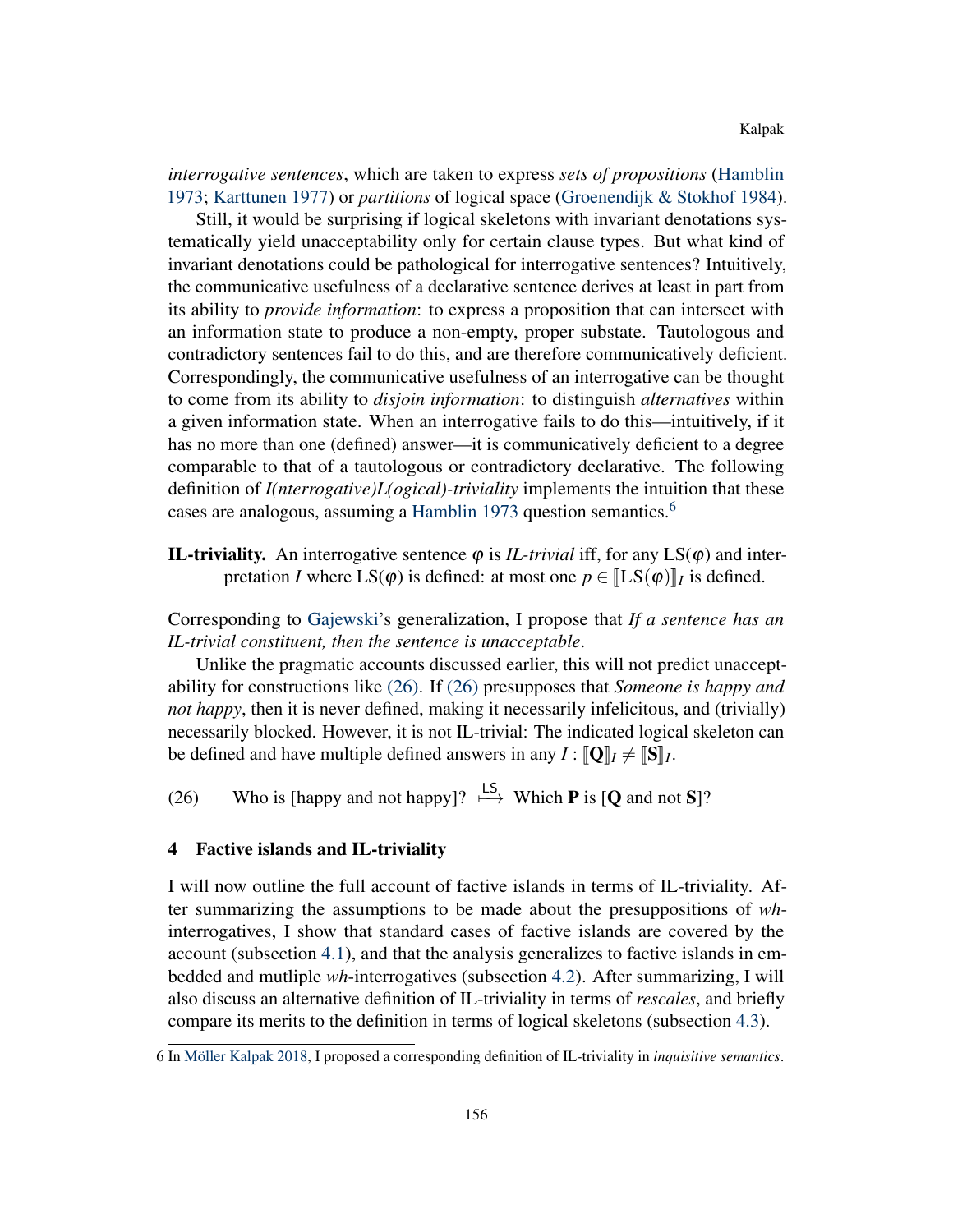Like the necessary blocking analysis, but unlike the necessary infelicity analysis, the IL-triviality analysis will not depend on the assumption that *wh*-interrogatives presuppose that at least one of their answers is true (the *existential presupposition*).[7](#page-0-2) Like both pragmatic accounts, but unlike [Abrusán'](#page-18-3)s [\(2014\)](#page-18-3) semantic account, the IL-triviality analysis will be independent of whether scope presuppositions are taken to project *universally* or *existentially* with respect to the *wh*-word's restrictor.

| (27) | Which of these students does Sam know passed?               |                               |
|------|-------------------------------------------------------------|-------------------------------|
|      | $\Rightarrow^{\text{presup}}$ All of these students passed. | Universal projection          |
|      | $\Rightarrow$ Some of these students passed.                | <i>Existential projection</i> |

It will only be necessary to consider the presuppositions of things we want to show are *not* IL-trivial. If we can show that something is IL-trivial without assuming that it is presuppositional, we thereby show that it would be IL-trivial if presuppositional.

## <span id="page-11-0"></span>4.1 Standard cases of factive islands

We begin by ensuring that IL-triviality accurately predicts the unacceptability of "standard" (i.e., matrix, single *wh*-) factive island constructions, like [\(28\).](#page-11-1)

<span id="page-11-1"></span>(28) \*Who does Sam know is the tallest of the students?

<span id="page-11-2"></span>For any interpretation  $I = (M, w, g)$  where it is defined, [\(28\)](#page-11-1) expresses [\(29\):](#page-11-2)

(29) [Who does Sam know is the tallest of the students?]  
\n
$$
= {\lambda w' : \text{tallest-student}_{w'}(d) \& \forall y(\text{tallest-student}_{w'}(d) \leftrightarrow y = d). \over \text{know}_{w'}(s, d = \text{t}y.\text{tallest-student}(y)) | \text{human}_{w}(d) }
$$

It is easy to see that this question can have at most one defined answer. Each answer presupposes, for some individual *d*, that *d* is the unique tallest student. Of course at most one individual can be the unique tallest student in *I*, meaning that at most one answer can be defined: the one that agrees with *I* on who the tallest student is.

In order to confirm [\(29\)](#page-11-2) is IL-trivial, we need to show that its *logical skeleton* likewise has at most one defined answer. I will follow several previous authors [\(Del Pinal](#page-18-16) [2017;](#page-18-16) [Theiler et al.](#page-19-9) [2019;](#page-19-9) [Mayr](#page-18-12) [2019\)](#page-18-12) in assuming that attitude verbs are generally decomposable into a purely logical component, responsible for presuppositions like factivity, and a non-logical component, encoding things like the verb's modal base. For instance, [Del Pinal](#page-18-16) proposes that logical skeletons of *know* look like [\(30\),](#page-12-0) which is just like ordinary *know*, but with an arbitrary accessibility relation

<sup>7</sup> Note that holds only if the negative answer allowed in the absence of an existential presupposition is not treated as a *semantic* answer, i.e. is not taken to correspond to a proposition in the question.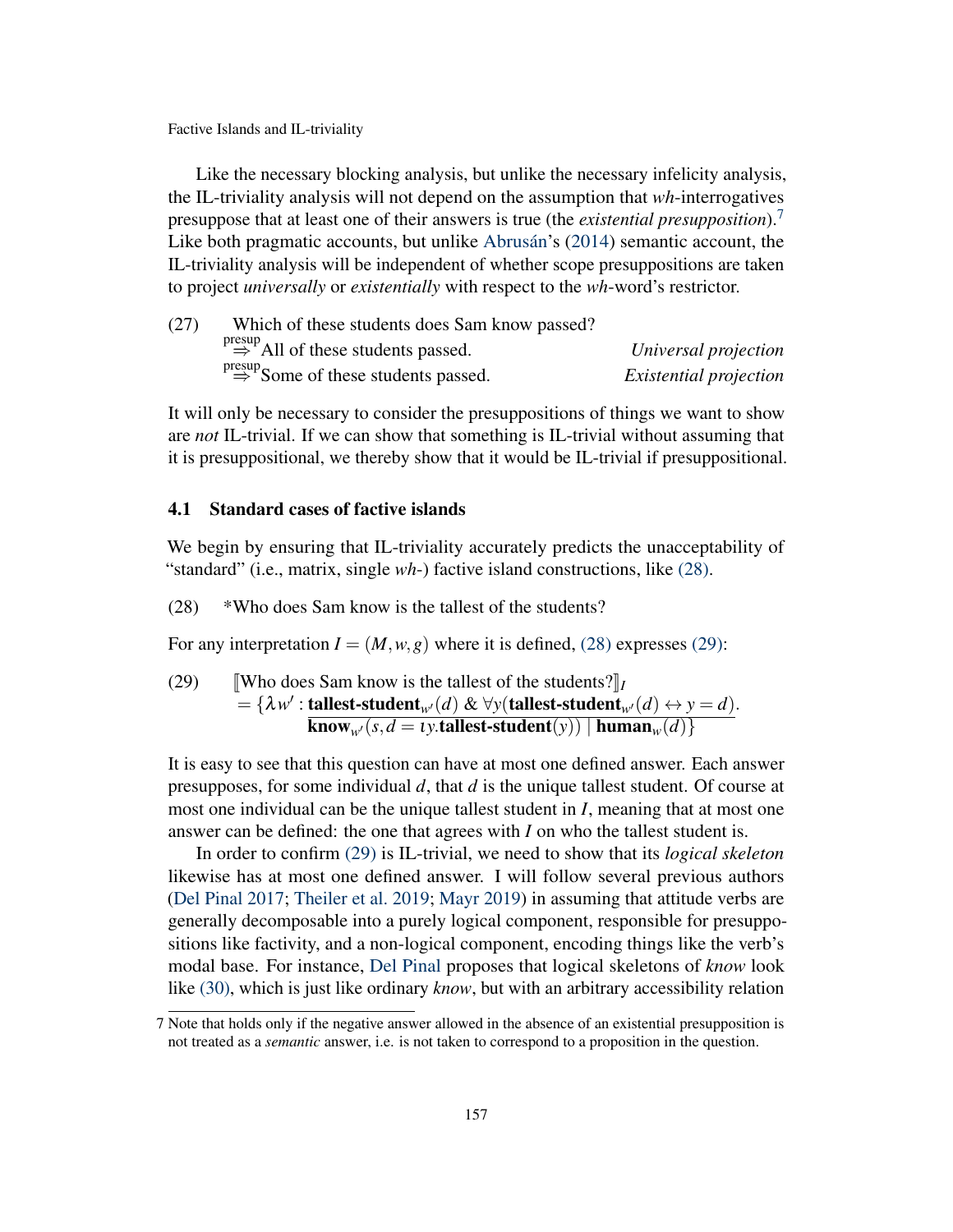(here R) instead of a specifically doxastic accessibility relation.

<span id="page-12-0"></span>(30) 
$$
\llbracket \text{LS}(\text{know}) \rrbracket = \lambda p \lambda x \lambda w : p(w) = 1. \forall w'[w' \in \mathbf{R}_w^x \to p(w') = 1]
$$

Given this, we obtain a logical skeleton of  $(28)$  by substituting the restrictor of the *wh*-word for an arbitrary predicate constant Q, the proper name *Sam* for an individual constant *c*, the non-logical predicate *tallest of the students* for the predicate constant P, and the attitude predicate *know* for a predicate LS(know):

(31) \*Who does Sam know is the tallest of the students?  $\stackrel{\text{LS}}{\longmapsto}$  Which **Q** does *c* LS(**know**) is the **P**?

<span id="page-12-1"></span>For any interpretation  $I = (M, w, g)$  where it is defined, this skeleton expresses [\(32\):](#page-12-1)

(32) **Which Q does** *c* **LS(know) is the P?** $\vert I \vert$  $= {\lambda w' : \mathbf{P}_{w'}(x) \& \forall y (\mathbf{P}_{w'}(y) \leftrightarrow x = y) . \text{LS}(\text{know}_{w'})(s, x = \iota y. \mathbf{P}(y)) | \mathbf{Q}_w(x) }$ 

Just as for [\(28\),](#page-11-1) it is easy to see that at most one answer in [\(32\)](#page-12-1) can be defined at a given world/interpretation. If  $[\![\mathbf{Q}]\!]_I$  is a singleton, then [\(32\)](#page-12-1) is, too; trivially making<br>at most one answer defined. If  $[\![\mathbf{Q}]\!]_I$  is not a singleton, then (32) contains exactly at most one answer defined. If  $[\![\mathbf{Q}]\!]_I$  is not a singleton, then [\(32\)](#page-12-1) contains exactly<br>one answer for each  $d: I(d) \subset [\![\mathbf{Q}]\!]_I$  exactly one of which presupposes that one answer for each  $d: I(d) \in [\![\mathbf{Q}]\!]_I$ , exactly one of which presupposes that

$$
\mathbf{P}(d) \& \forall y (\mathbf{P}(y) \leftrightarrow d = y).
$$

Of course, only one such presupposition can be true at *I*: only one individual *d* can be the unique **P**. Thus at most one answer to  $LS((28))$  $LS((28))$  $LS((28))$  can be defined at *I*, which, since  $I$  was arbitrary, shows that  $(28)$  is IL-trivial.

Factivity. The IL-triviality of [\(28\)](#page-11-1) depended on the factivity of the embedding predicate: A sentence like [\(33\),](#page-12-2) featuring a non-factive predicate, is not IL-trivial.

<span id="page-12-2"></span>(33) Who does Sam think is the tallest of the students?  $\Rightarrow^{\text{presup}}$ Sam believes that someone is the tallest of the students.

Without an embedding that presupposes the complement, the answers to [\(28\)](#page-11-1) will not have mutually incompatible presuppositions. Consider an interpretation *I* with the two individuals Sam (*s*) and Alex (*a*), one of which Sam thinks is the tallest student. Then [\(33\)](#page-12-2) denotes a question with two non-presuppositional answers:

*[Who does Sam think is the tallest of the students?]I* 

$$
= \begin{cases} \lambda w'.\text{believe}_{w'}(s,\text{!tallest-student}(s) \& s = \text{t}y.\text{tallest}(y)),\\ \lambda w'.\text{believe}_{w'}(s,\text{!tallest-student}(a) \& a = \text{t}y.\text{tallest}(y)) \end{cases}
$$

This shows that [\(33\)](#page-12-2) can have more than one defined answer, which entails that a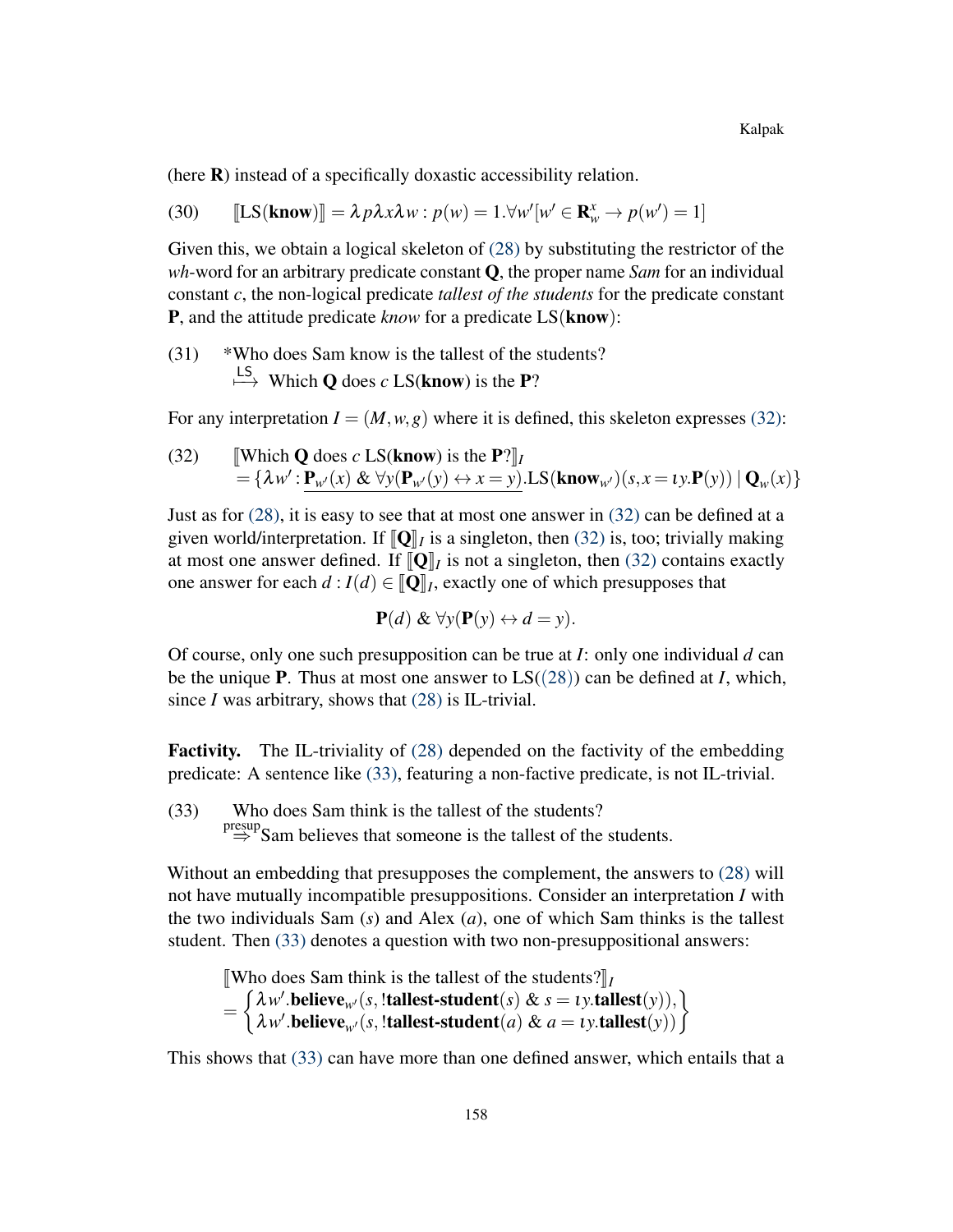logical skeleton of [\(33\)](#page-12-2) likewise can have more than one defined answer. In other words, *I* is a counterexample to the IL-triviality of [\(33\).](#page-12-2)

Uniqueness. The IL-triviality of [\(28\)](#page-11-1) likewise depends on the uniqueness of the predicate in the complement clause: [\(34\)](#page-13-1) lacks this, and is therefore not IL-trivial.

<span id="page-13-1"></span>(34) Who does Sam know is a tall student? presup<br>  $\Rightarrow$  Sam knows that someone is a tall student.<br>  $\Rightarrow$  Someone/Everyone is a tall student.

While the answers to  $(34)$  are generally presuppositional, the absence of uniqueness means that these presuppositions need not be mutually incompatible. Consider an interpretation *I* with the two individuals Sam (*s*) and Alex (*a*), both of which are *tall students* according to *I*. Then [\(34\)](#page-13-1) is defined and denotes a question with two answers, whose presuppositions are both defined:

*<u>IWho does</u> Sam know is a tall student?* $\iint_I$ =  $\int \lambda w'$ : tall<sub>w</sub> $(s)$  & student<sub>w</sub> $(s)$ .know<sub>w</sub> $(s, \text{tall}(s)$  & student $(s)$ ),  $\lambda w'$  : tall<sub>w</sub>(*s*) & student<sub>w</sub>(*s*).know<sub>w</sub>(*s*,tall(*s*) & student(*s*)),  $\lambda w'$  : tall<sub>w</sub>(*a*) & student<sub>w</sub>(*a*).know<sub>w</sub>(*s*,tall(*a*) & student(*a*))  $\int$ 

This shows that  $(33)$ , and by extension any  $LS((33))$  $LS((33))$ , can have more than one defined answer, and so is not IL-trivial.

In conclusion, standard factive island constructions, like [\(28\),](#page-11-1) are IL-trivial, and are so in virtue of featuring the particular combination of factivity and uniqueness characteristic of factive islands. Thus, the assumed connection between IL-triviality and (un)acceptability can explain the unacceptability of these constructions.

## <span id="page-13-0"></span>4.2 Non-standard cases of factive islands

An account of factive islands in terms of IL-triviality thus handles "standard" cases of factive islands just as well as the two pragmatic analyses discussed in Section [2](#page-2-0) do. In addition, it extends more naturally than the pragmatic competitors to the noted cases of "non-standard" factive island constructions: those in non-matrix interrogatives, and those in multiple *wh*-interrogatives.

Factive islands in non-matrix clauses. Recall that the presence of an L-trivial *constituent* is generally sufficient for a sentence to be unacceptable. For instance, embeddings of the allegedly L-trivial [\(35a\),](#page-13-2) like in [\(35b\),](#page-13-3) are equally unacceptable:

- <span id="page-13-3"></span><span id="page-13-2"></span>(35) a. \*I've read some book but *War and Peace*.
	- b. \*Sam knows [that I've read some book but *War and Peace*].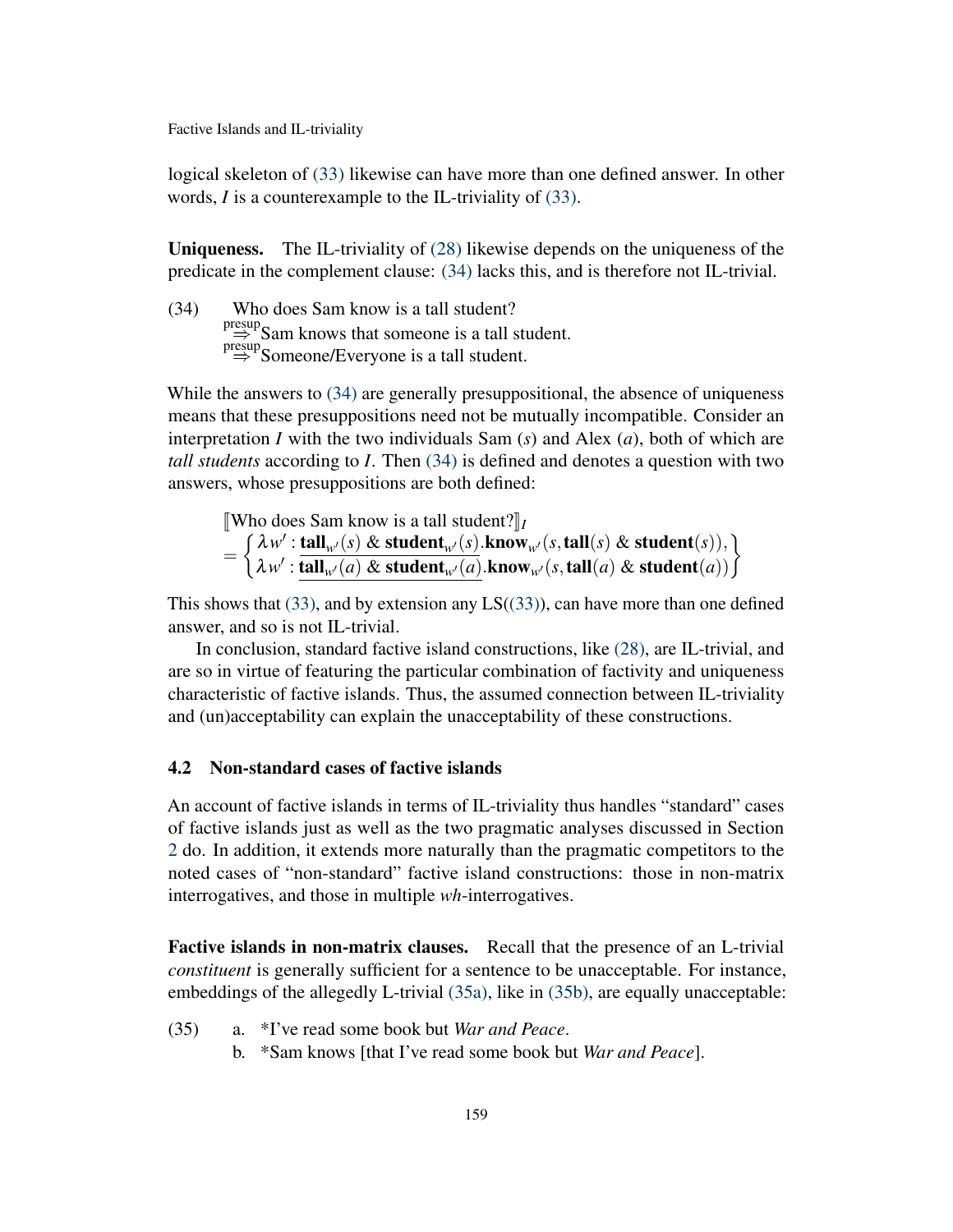It is not immediately clear why unacceptability caused by L-triviality persists in this way. Unlike ill-formed constituents, which compositionally make any construction in which they appear uninterpretable, L-trivial constituents can occur in non-L-trivial sentences (viz., [\(35a\)](#page-13-2) is *contingent* on the [von Fintel](#page-18-9) [1993](#page-18-9) semantics). Still, whatever will ultimately explains this attested behaviour of L-trivial sentences would likely predict the corresponding behaviour for IL-trivial sentences. Thus any sentence containing an IL-trivial construction is predicted to be unacceptable. In particular, the unacceptability of sentences containing factive island constructions, like [\(36\),](#page-14-1) are explained by the IL-triviality of their embedded clause(s):

<span id="page-14-1"></span>(36) \*Alex knows [who Sam knows is the tallest of the students].

Factive islands in multiple *wh*-questions. Like the unacceptability caused by ill-formedness, but unlike that caused by infelicity, unacceptability caused by Ltriviality also seems to be preserved under *wh*-extraction. For instance, [\(37a\)](#page-14-2) is not rendered acceptable through *wh*-clause formation as in [\(37b\):](#page-14-3)

- <span id="page-14-3"></span><span id="page-14-2"></span>(37) a. \*I've read some book but *War and Peace*.
	- b. \*Who*<sup>i</sup> t<sup>i</sup>* read some book but *War and Peace*?

If IL-triviality is indeed a good correlate to L-triviality, we should expect it too to yield unacceptability that survives similar *wh*-extractions. This means in particular that multiple *wh*-interrogatives containing factive island violations are predicted to be unacceptable, in virtue of being derivable by extractions from IL-trivial constructions. For instance, the unacceptability of [\(38a\)](#page-14-4) would be explained by the IL-triviality of [\(38b\),](#page-14-5) since the former can be obtained from the latter by subject extraction.

<span id="page-14-5"></span><span id="page-14-4"></span>(38) a. \*Who<sub>*i*</sub>  $t_i$  knows that who<sub>*j*</sub>  $t_j$  is the tallest of the students? b. \*Who<sub>j</sub> does Sam know  $t_j$  is the tallest of the students?

#### <span id="page-14-0"></span>4.3 Summary

The table in Figure [4.3](#page-14-0) summarizes the predictions of the IL-triviality account of factive islands, and compares it to the predictions of [Schwarz & Simonenko'](#page-19-0)s [\(2018b\)](#page-19-0) necessary infelicity account and [Schwarz et al.'](#page-19-1)s [\(2019\)](#page-19-1) necessary blocking account. As indicated, an account of factive islands in terms of IL-triviality not only makes the right predictions with respect to standard cases of factive islands, but also (by analogy to L-triviality) extends to predict the unacceptability of multiple *wh*- and non-matrix interrogatives containing factive island violations. Unlike both the necessary infelicity and the necessary blocking analysis, it does this without overgenerating to acceptable trivial questions like [\(39a\)](#page-15-0) and [\(39b\).](#page-15-1) As noted in Sec-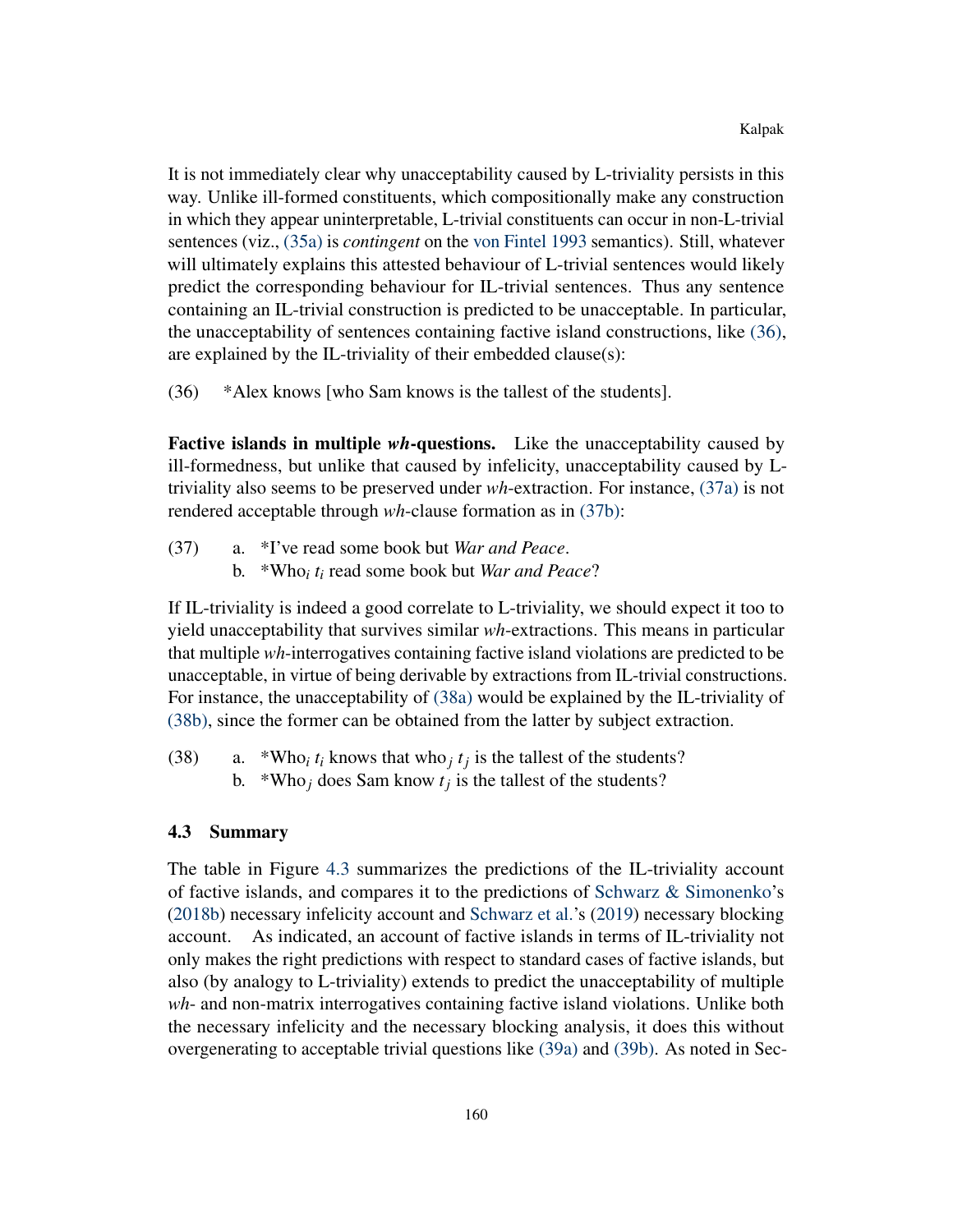|                     | Necessary infelicity Necessary blocking IL-triviality |  |
|---------------------|-------------------------------------------------------|--|
| <b>Standard FIs</b> |                                                       |  |
| Multiple $wh$ -FIs  |                                                       |  |
| Non-matrix FIs      |                                                       |  |
| Trivial questions   |                                                       |  |

| <b>Figure 1</b> |  |  | Summary of predictions. |
|-----------------|--|--|-------------------------|
|-----------------|--|--|-------------------------|

tion [3.2,](#page-9-0) constructions like [\(26\)/](#page-10-1)[\(39a\)](#page-15-0) are not IL-trivial, and neither are constructions like [\(39b\)](#page-15-1) (counterexample: any interpretation  $I : [\mathbf{Q}]_I \neq [\mathbf{S}]_I$ ).

<span id="page-15-1"></span><span id="page-15-0"></span>(39) a. Who is [happy and not happy]? b. Who do you know is both [happy and not happy]?  $\stackrel{\text{LS}}{\longmapsto}$  Which **P** does *c* LS(**know**) is [**Q** and not S]?

Before concluding, I will briefly discuss (i) some factors that may obviate factive island effects, and (ii) the possibility of an alternative definition of IL-triviality.

A note on obviations. Sometimes, extraction from a factive island seems acceptable. For instance, certain additions of *possibility modals* seem to license extraction [\(Abrusán](#page-18-3) [2014\)](#page-18-3), likely by eliminating *uniqueness* [\(Schwarz & Simonenko](#page-19-0) [2018b\)](#page-19-0). I will note two cases which are not previously discussed, but which could be explained on the present account. First, as suggested by Una Stojnić (p.c.), *clefted wh*-interrogatives seem more acceptable than their non-clefted counterparts:

<span id="page-15-2"></span> $(40)$  (?)Who is it that Sam knows is the tallest of the students?

*It*-clefts are generally assumed to presuppose at most *existence* and *exhaustivity* (e.g., [Büring & Kriz](#page-18-17) [2013\)](#page-18-17), approximated below:

(41) It is  $[Kim]_F$  that Sam knows is the tallest student.  $\Rightarrow$  Someone is known by Sam to be the tallest student.  $\Rightarrow$  If Kim is known by Sam to be the tallest student, then nobody else is.

Clearly, the conjunction of these presuppositions would not contradict the corresponding presuppositions of, say, *It is [Alex]<sup>F</sup> that Sam knows is the tallest students*. Thus the answers in a question denoted by [\(40\)](#page-15-2) will have compatible presuppositions, meaning that it cannot be IL-trivial, and is not predicted to be unacceptable.

Unsurprisingly, factive island constructions are also improved by *echo-question* readings. The echo question [\(42a\)](#page-16-0) is fine, while the interrogative in [\(42b\)—](#page-16-1)where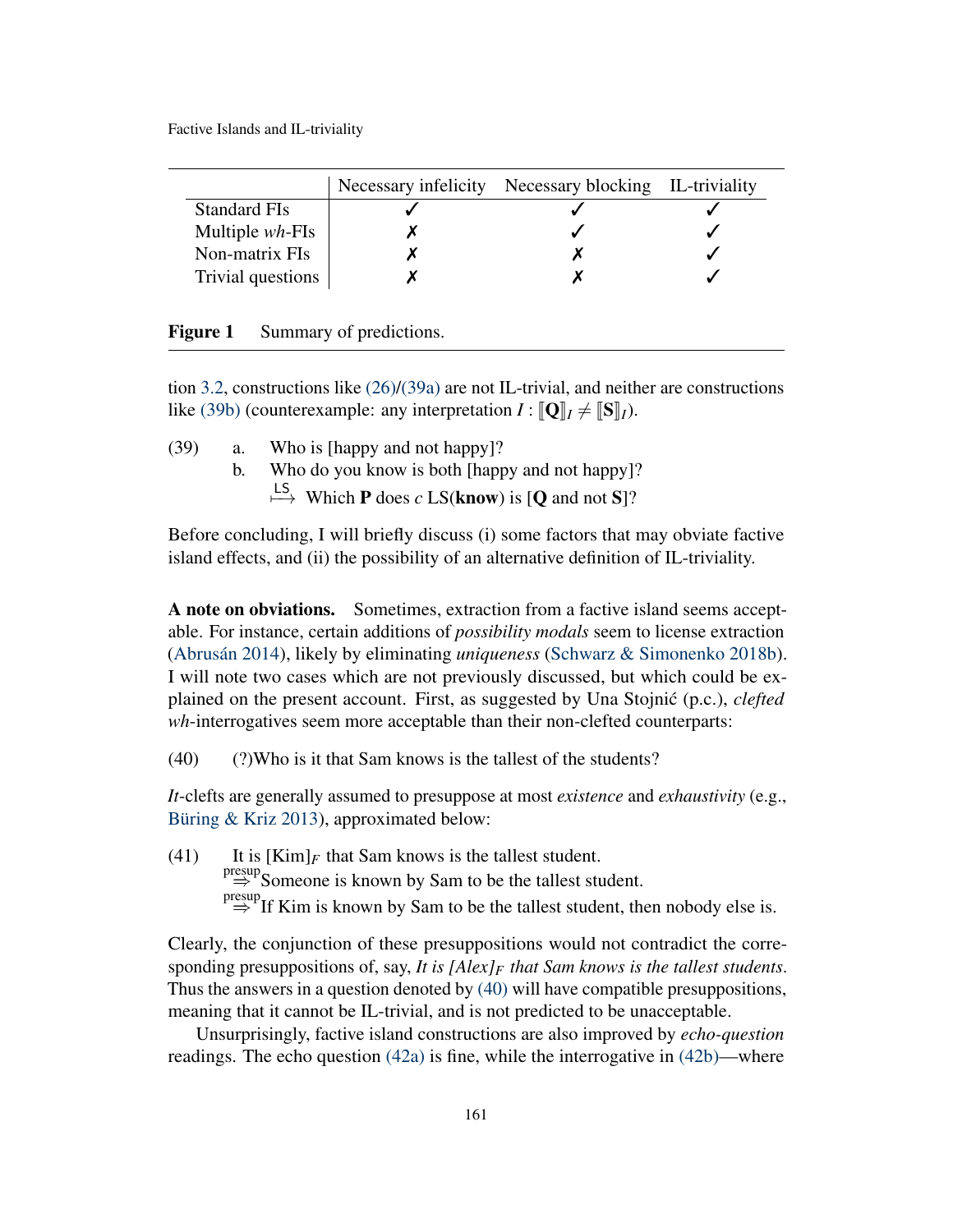an echo question reading is blocked by the low focus—remains bad.

<span id="page-16-1"></span><span id="page-16-0"></span> $(42)$  a. [Who]<sub>F</sub> does Sam know is the tallest of the students? b. \*Who does Sam know is [the tallest]<sub>*F*</sub> of the students?

On the present account, this pattern could be explained by adopting a *metalinguistic* account of echo questions [\(Sudo](#page-19-10) [2007\)](#page-19-10). On such an account, echo questions—and presumably, also their answers—accommodate any presuppositions present on a non-echo reading. Then these answers are not presuppositional, and will always be defined. In this case [\(42a\)](#page-16-0) is not IL-trivial, and thus not predicted to be unacceptable.

Skeletons or rescales? For reasons having to do with co-bound traces, [Del Pinal](#page-18-16) [\(2017\)](#page-18-16) argues that L-triviality should not be calculated with respect to logical skeletons, but instead with respect to *rescales*. To define these, let any RESCALE*i*:*i*∈<sup>N</sup> be a subsective modifier (i.e.,  $\left[\text{RESCALE}_i(\alpha)\right] \subseteq \left[\alpha\right]$ ), whose value otherwise varies with the interpretation. Then a *rescale* of a sentence  $\phi$  is the result of replacing each minimal non-logical constituent token  $\alpha$  in  $\phi$  with RESCALE<sub>*i*</sub>( $\alpha$ ), for a fresh *i*, viz.:

(43) Kim is tall and not tall. **Rescale:** RESCALE<sub>1</sub>(Kim) is RESCALE<sub>2</sub>(tall) and not RESCALE<sub>3</sub>(tall).

We can implement this in the definitions of L-triviality and IL-triviality:

- **L**-triviality II. A declarative sentence *S* is *L*-trivial iff, for any rescale  $S'$  of *S* and any interpretation *I* where *S'* is defined:  $\llbracket S' \rrbracket_I = 1(0)$ .
- **IL-triviality II.** An interrogative sentence  $Q$  is *IL-trivial* iff, for any rescale  $Q'$  of *Q* and interpretation *I* where  $Q'$  is defined: at most one  $p \in [Q']_I$  is defined.

With respect to factive islands, a definition of IL-triviality in terms of rescales has potential advantages over a definition in terms of logical skeletons. First, recall the examples of factive island constructions with *how* and *why* from the introduction:

<span id="page-16-2"></span> $(44)$  \*{Why<sub>*i*</sub>/How<sub>*i*</sub>} does Kim know that Max travelled to Rio  $t_i$ ?

[Oshima](#page-19-4) [\(2007\)](#page-19-4) and [Schwarz & Simonenko](#page-19-0) [\(2018b\)](#page-19-0) argue that the presuppositions of the answers to [\(44\)](#page-16-2) are indeed mutually incompatible, but that this is a result of them concerning *reasons* and *manners*. In the logical skeletons of [\(44\),](#page-16-2) the restrictors of the *wh*-words are swapped for arbitrary constants. Thus, these skeletons will not always be interpreted as *why*- or *how*-questions. In contrast, the *rescales* of [\(44\)](#page-16-2) will be interpreted as such, since they only involve semantic narrowing of the original restrictors. Thus [\(44\)](#page-16-2) would only count as IL-trivial on *IL-triviality II*.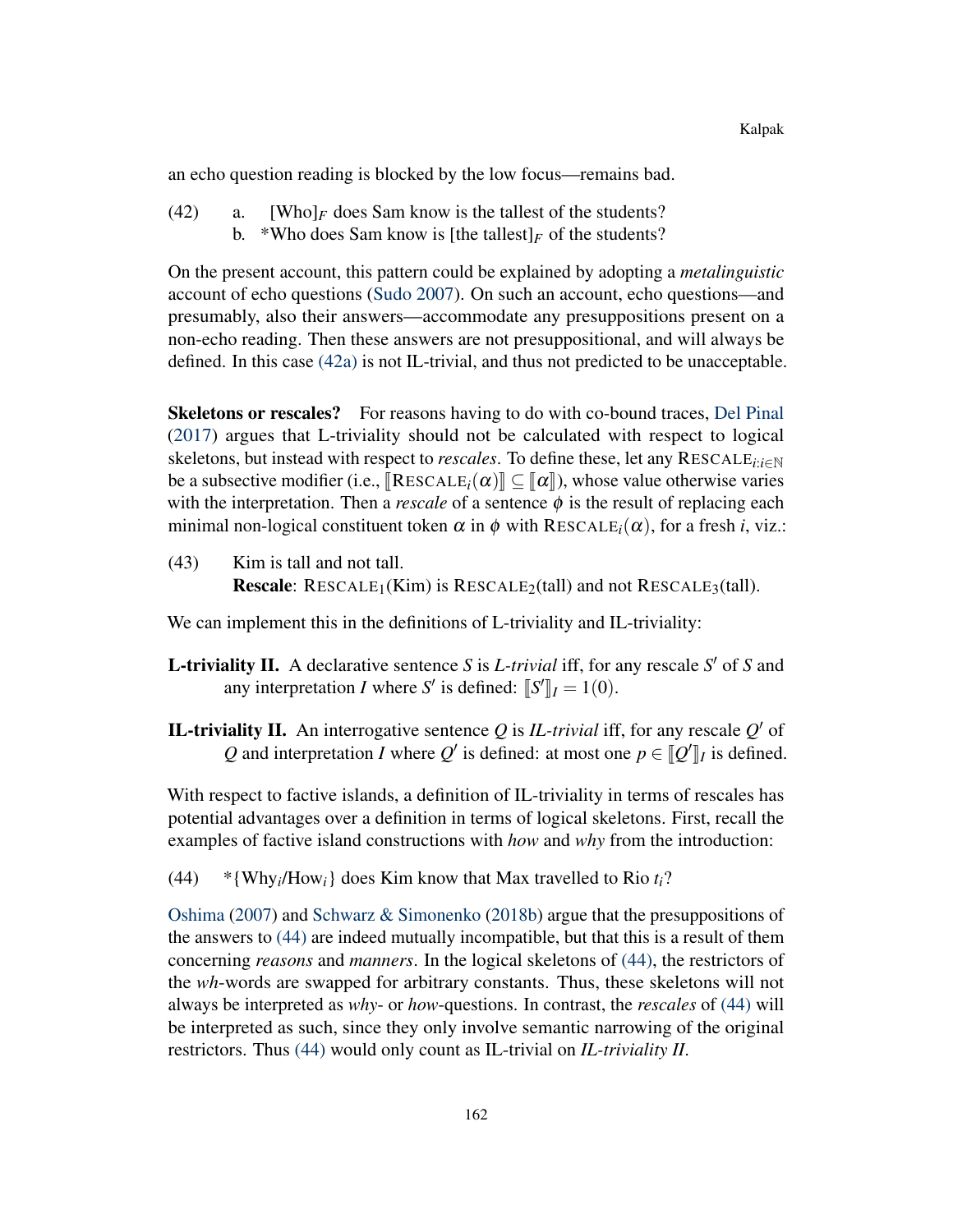Relatedly, [Oshima](#page-19-4) [\(2007\)](#page-19-4) and [Schwarz & Simonenko](#page-19-0) [\(2018b\)](#page-19-0) argue that the questioned element in a factive island construction need not be unique by logical necessity. For instance, it is logically possible to be murdered at more than one location, yet [\(45\)](#page-17-1) is unacceptable (according to [Schwarz et al.](#page-19-1) [2019\)](#page-19-1):

## <span id="page-17-1"></span>(45) \*Where<sub>*i*</sub> does Max know [that Caesar was murdered  $t_i$ ]?

However, the location queried by [\(45\)](#page-17-1) is unique with respect to what [Schwarz et al.](#page-19-1) call the *accessible* interpretations: roughly, interpretations that are especially normal or typical, like (arguably) the ones where one does not get murdered at more than one place. With respect only to such interpretations, [\(45\)](#page-17-1) is IL-trivial according to the definition using rescales, but not according to the one using logical skeletons. A rescale of [\(45\)](#page-17-1) will still express a question about a location of murder, while a logical skeleton does not even express the queried individual need not even be a location.

It is not clear exactly what determines (or should determine) which interpretations are "accessible", making a relativization of (I)L-triviality to such contexts a noninnocent move. For instance, can the set of accessible interpretations, and thereby the set of (I)L-trivial sentences, vary with context? Then we seem to be tracking a type of unacceptability quite different from the one originally targeted by [Gajewski'](#page-18-1)s L-triviality.<sup>[8](#page-0-2)</sup> A more conservative explanation may be given by noting that it seems particularly easy to *mistake* sentences like [\(45\)](#page-17-1) for IL-trivial sentences during an on-line assessment. Some types of interpretations will intuitively be easier to access in a certain context; these will be the ones that we use to assess (I)L-triviality, but not the ones that actually determine it. Further investigation of this option, as well as a more thorough comparison between definitions, must be left to future work.

## <span id="page-17-0"></span>5 Conclusion

This paper argued that the unacceptability of factive island constructions stems from a semantic deficiency: factive island constructions sound bad because they are ILtrivial. If this is correct, the analysis of factive islands does not require the assumption that there are any essentially pragmatic sources of perceived ungrammaticality in natural language, *pace* [Schwarz & Simonenko](#page-19-0) [\(2018b\)](#page-19-0); [Schwarz et al.](#page-19-1) [\(2019\)](#page-19-1). This does not exclude the possibility or usefulness of an external pragmatic rationale for the assumed connection between (I)L-triviality and perceived ungrammaticality. Yet, the predictive differences between the analysis proposed here and the pragmatic analyses point to the value of keeping such a rationale separate from the core explanatory features of the analysis of factive islands.

<sup>8</sup> Thanks to Paolo Santorio for discussing this point with me.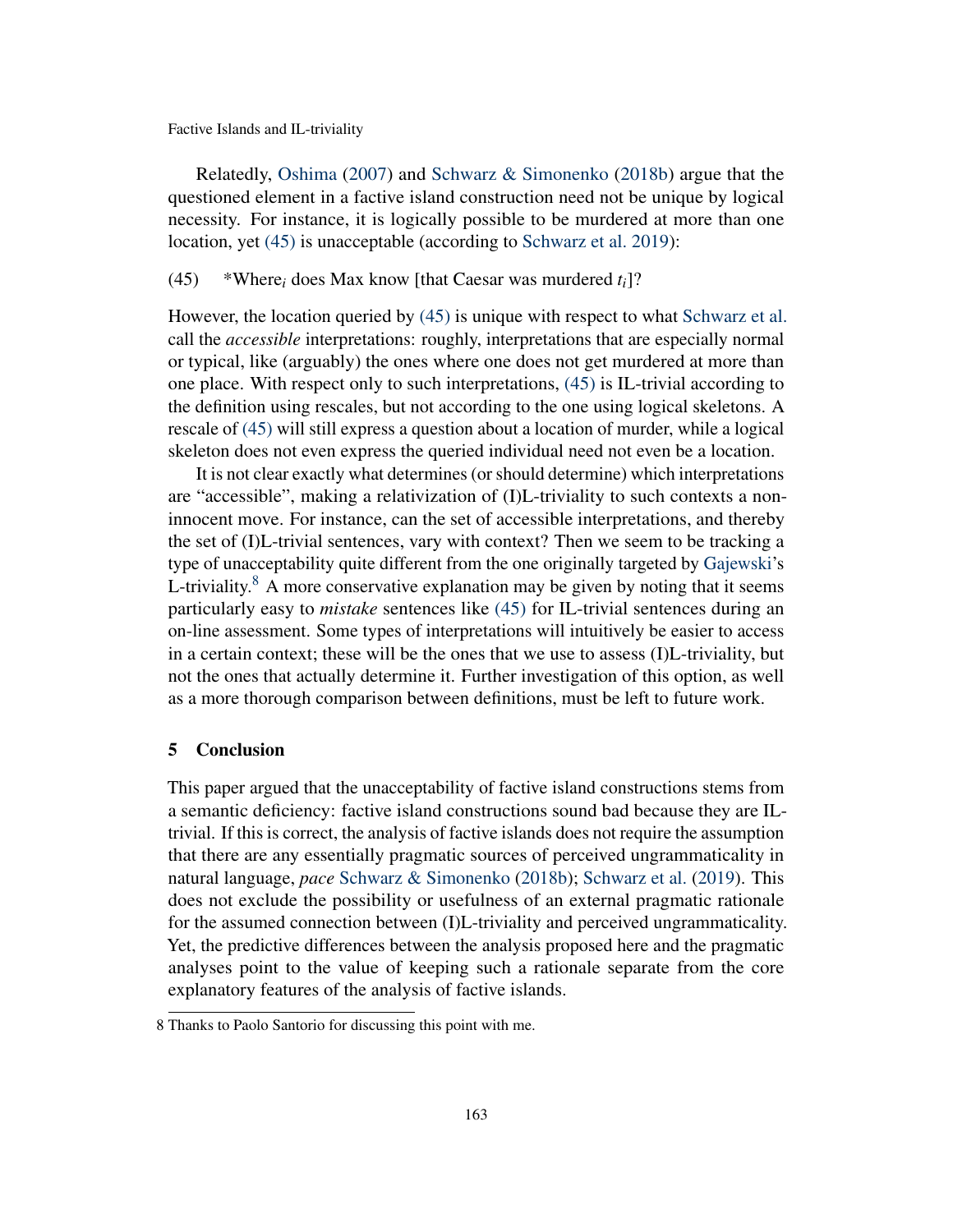## References

- <span id="page-18-3"></span>Abrusán, Márta. 2014. *Weak island semantics*. Oxford University Press. doi[:10.1093/acprof:oso/9780199639380.001.0001.](http://dx.doi.org/10.1093/acprof:oso/9780199639380.001.0001)
- <span id="page-18-8"></span>Barwise, Jon & Robin Cooper. 1981. Generalized quantifiers and natural language. *Linguistics and Philosophy* 4(2). 159–219. doi[:10.1007/978-94-009-2727-8\\_10.](http://dx.doi.org/10.1007/978-94-009-2727-8_10)
- <span id="page-18-2"></span>Brandtler, Johan. 2019. The question of form in the forming of questions: The meaning and use of clefted wh-interrogatives in Swedish. *Journal of Linguistics* 55(4). 755–794. doi[:10.1017/S0022226718000634.](http://dx.doi.org/10.1017/S0022226718000634)
- <span id="page-18-17"></span>Büring, Daniel & Manuel Kriz. 2013. It's that, and that's it! Exhaustivity and homogeneity presuppositions in clefts (and definites). *Semantics and Pragmatics* 6. 1–29. doi[:10.3765/sp.6.6.](http://dx.doi.org/10.3765/sp.6.6)
- <span id="page-18-10"></span>Chierchia, Gennaro. 2013. *Logic in grammar: Polarity, free choice, and intervention*. Oxford University Press. doi[:10.1093/acprof:oso/9780199697977.001.0001.](http://dx.doi.org/10.1093/acprof:oso/9780199697977.001.0001)
- <span id="page-18-6"></span><span id="page-18-0"></span>Cinque, Guglielmo. 1990. *Types of*  $\overline{A}$ *-dependencies*. Cambridge, MA: MIT press.
- Dayal, Veneeta. 1996. *Locality in wh-quantification: Questions and relative clauses in Hindi*. Dordrecht: Kluwer Academic Publishers. doi[:10.1007/978-94-011-](http://dx.doi.org/10.1007/978-94-011-4808-5_6) [4808-5\\_6.](http://dx.doi.org/10.1007/978-94-011-4808-5_6)
- <span id="page-18-16"></span>Del Pinal, Guillermo. 2017. The logicality of language: A new take on triviality, ungrammaticality, and Logical Form. *Noûs* 53(4). doi[:10.1111/nous.12235.](http://dx.doi.org/10.1111/nous.12235)
- <span id="page-18-9"></span>von Fintel, Kai. 1993. Exceptive constructions. *Natural Language Semantics* 1(2). 123–148. doi[:10.1007/BF00372560.](http://dx.doi.org/10.1007/BF00372560)
- <span id="page-18-11"></span>Fox, Danny & Martin Hackl. 2007. The universal density of measurement. *Linguistics and Philosophy* 29(5). 537–586. doi[:10.1007/s10988-006-9004-4.](http://dx.doi.org/10.1007/s10988-006-9004-4)
- <span id="page-18-1"></span>Gajewski, Jon. 2002. L-analyticity and natural language. Manuscript, MIT.
- <span id="page-18-4"></span>Gajewski, Jon. 2009. L-triviality and grammar. Handout of a talk delivered at the UConn Logic Group.
- <span id="page-18-14"></span>Groenendijk, Jeroen & Martin Stokhof. 1984. *On the semantics of questions and the pragmatics of answers*: University of Amsterdam PhD dissertation.
- <span id="page-18-5"></span>Hamblin, Charles L. 1973. Questions in Montague grammar. *Foundations of language* 10(1). 41–53.
- <span id="page-18-7"></span>Heim, Irene. 1991. Artikel und Definitheit. *Semantik: Ein internationales Handbuch der zeitgenössischen Forschung* 487–535.
- <span id="page-18-13"></span>Karttunen, Lauri. 1977. Syntax and semantics of questions. *Linguistics and philosophy* 1(1). 3–44. doi[:10.1007/BF00351935.](http://dx.doi.org/10.1007/BF00351935)
- <span id="page-18-12"></span>Mayr, Clemens. 2019. Triviality and interrogative embedding: Context sensitivity, factivity, and neg-raising. *Natural Language Semantics* 27(3). 227–278. doi[:10.1007/s11050-019-09153-8.](http://dx.doi.org/10.1007/s11050-019-09153-8)
- <span id="page-18-15"></span>Möller Kalpak, Hana. 2018. Inquisitive logical triviality and grammar. University of Amsterdam Master's thesis.